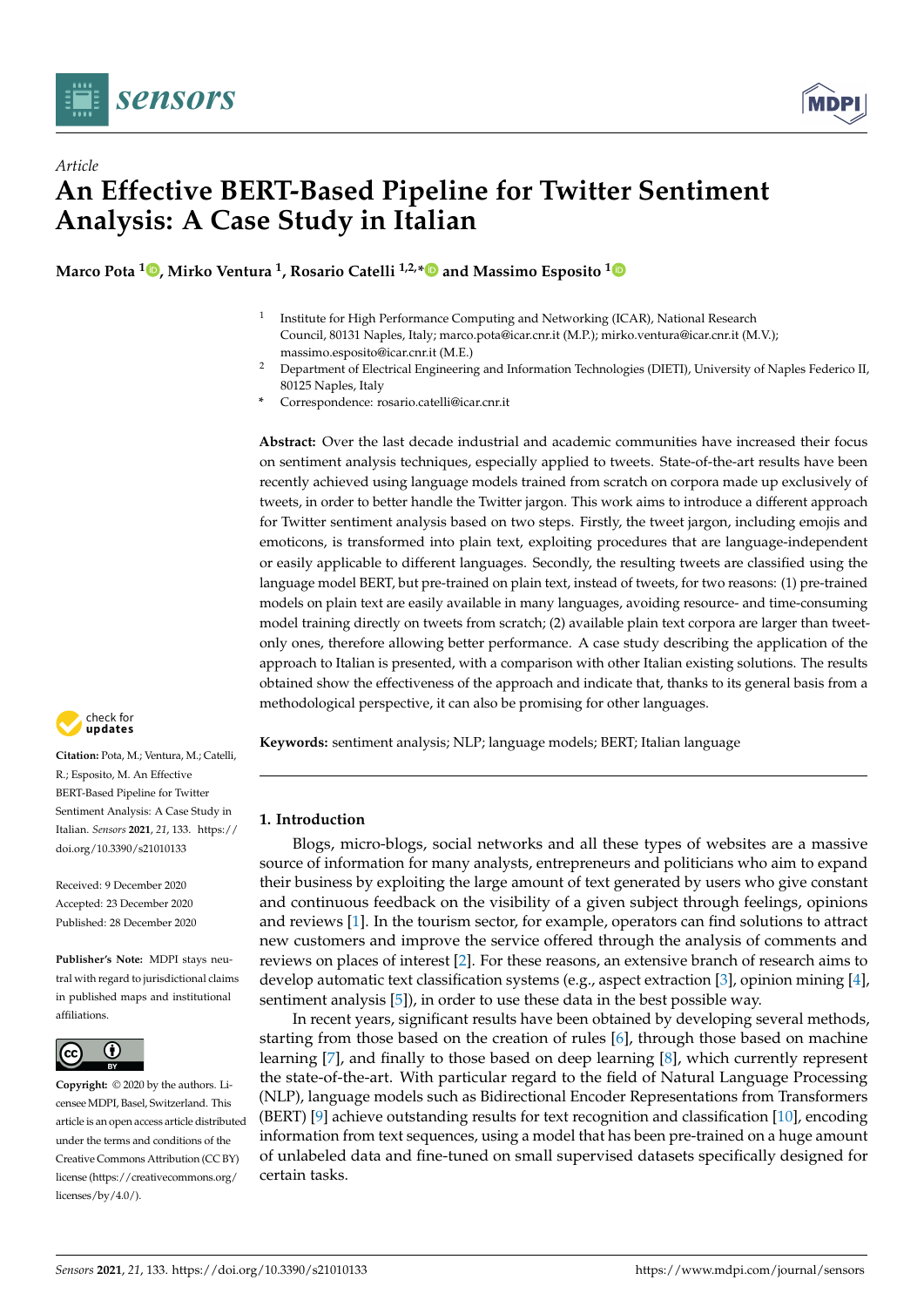Despite the excellent results achieved, the performance of current systems is strictly correlated to the specific language considered, on the one hand, since the available supervised datasets can have different dimensions and include a varying number of elements. On the other hand, the nature of user-generated content on social networks requires further refinements before being processed by these systems.

In the field of sentiment analysis of tweets, most of the scientific literature has obtained state-of-the-art results adopting the approach of training language models directly from scratch starting from corpora made up exclusively of tweets, so that the models could better handle the specific tweet jargon, characterized by a particular syntax and grammar not containing punctuation, with contracted or elongated words, keywords, hashtags, emoticons, emojis and so on. These approaches, working not only in English [\[11,](#page-16-10)[12\]](#page-16-11), but also in other languages such as Italian [\[13\]](#page-16-12), Spanish [\[14](#page-16-13)[,15\]](#page-16-14), and Latvian [\[16\]](#page-16-15), necessarily impose two constraints: the first requires the building of large corpora of tweets to be used for training the language models in the specific language considered, and the second is the need for substantial resources, of both hardware and time, to train the models from scratch starting from these corpora.

The approach outlined in this article suggests a diverse perspective to mitigate the above constraints, with the following main contributions:

- 1. A pre-processing phase is carried out to transform Twitter jargon, including emojis and emoticons, into plain text, using language-independent conversion techniques that are general and applicable also to different languages.
- 2. A language model is used, namely BERT, but in its version pre-trained on plain text instead of tweets. There are two reasons for this choice: firstly, the pre-trained models are widely available in many languages, avoiding the time-consuming and resourceintensive model training directly on tweets from scratch, allowing to focus only on their fine-tuning; secondly, available plain text corpora are larger than tweet-only ones, allowing for better performance.

A case study describing the application of this approach to the Italian language is presented in this paper. The SENTIment POLarity Classification 2016 (SENTIPOLC 2016) [\[17\]](#page-16-16) Italian dataset has been used, since it has already been experimented with in the most recent state-of-the-art literature [\[13\]](#page-16-12), offering the possibility of comparison with other Italian methods and systems. In particular, the approach has been instantiated for this case study by fine-tuning and testing the pre-trained language model BERT on the introduced dataset, in its Italian version made available by the MDZ Digital Library team (dbmdz) at the Bavarian State [\(https://github.com/dbmdz/berts#italian-bert\)](https://github.com/dbmdz/berts#italian-bert). Even if the approach has been evaluated for the Italian language, it is based on pre-trained language models, which exist for many languages besides Italian, and pre-processing procedures that are essentially language-independent. Given these premises, it has a general basis from a methodological perspective and can be proficiently applied also to other languages.

The paper is structured as follows. Section [2](#page-1-0) describes the background and related works. In Section [3,](#page-6-0) the proposed methodological approach is detailed, while Section [4](#page-10-0) describes the experimental design. Results are presented and discussed in Sections [5](#page-13-0) and [6](#page-15-0) concludes the work.

## <span id="page-1-0"></span>**2. Background and Related Works**

The purpose of sentiment analysis, also called opinion mining, is to identify people's attitudes, whether positive, neutral or negative, based on some statement or text they have produced, such as a tweet. In the following, various techniques of artificial intelligence used at the state-of-the-art are reported with particular reference to the analysis of the sentiment in the tweets present on the Twitter platform and appropriately reorganized in datasets.

In detail, in Section [2.1](#page-2-0) the models and methods developed over time and used in this research field are detailed, while in Section [2.2](#page-4-0) a deepening on pre-processing techniques,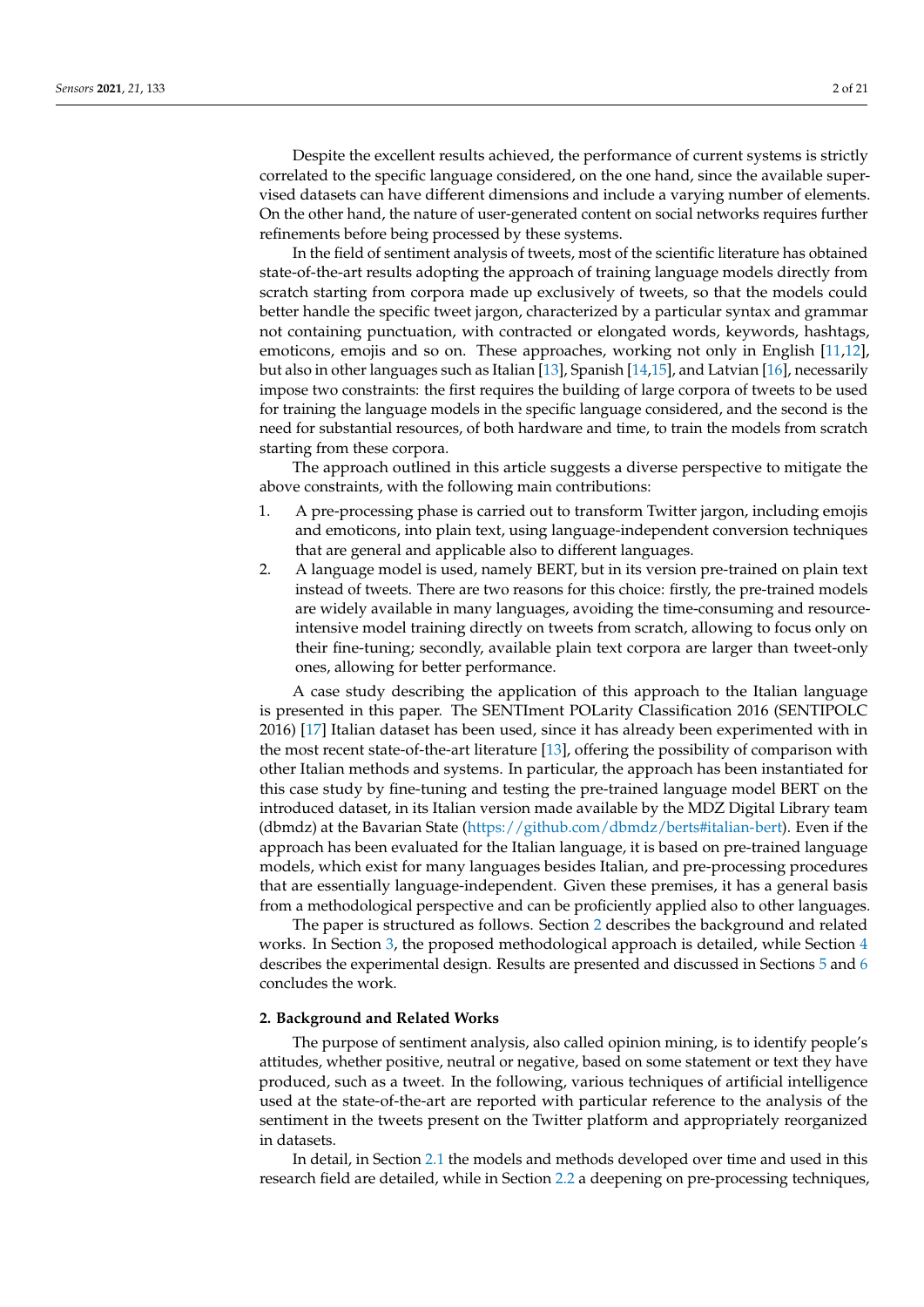often underestimated although very important for the optimization of systems, is proposed. Finally, in Section [2.3,](#page-5-0) the state-of-the-art in Italian with the most recent advances is detailed.

## <span id="page-2-0"></span>*2.1. Techniques for Sentiment Analysis*

The reason for the great attention paid in recent years to the field of sentiment analysis by both the industrial and academic community is to be found in the desire to help decisionmaking processes as much as possible [\[18\]](#page-16-17). Consequently, it has been possible to identify two macro-actions to be undertaken. The first one consists in distinguishing objective statements with neutral polarity from subjective ones, and the second one in evaluating the polarity of subjective statements, whether positive or negative; unfortunately, the first action is often ignored, which affects the whole process. However, overall, a large number of approaches proposed by the scientific community for sentiment analysis revolves around these two macro-actions.

The first and most common approaches employed by sentiment analysis are based on features like unigrams, in terms of their presence or frequency, Part Of Speech (POS) tags and term position [\[19\]](#page-16-18), opinion words and sentences [\[20\]](#page-17-0), negations [\[21\]](#page-17-1) and syntactic dependencies [\[22\]](#page-17-2). Some approaches have shown effective performance in text categorization, such as Support Vector Machine (SVM) [\[23\]](#page-17-3), Multinomial Naïve Bayes (MNB) [\[24\]](#page-17-4) and Maximum Entropy (ME) classifiers and derived ensembles [\[22,](#page-17-2)[25\]](#page-17-5), even if their classification skills remain limited by the high training costs due to the need for a broader vocabulary, i.e., more words from which more features can be extracted [\[26\]](#page-17-6) to be used in conjunction with machine learning algorithms for sentiment classification. Finally, one of the most popular multilingual approaches based on machine learning is the SentiStrength tool [\[27\]](#page-17-7), which, however, does not benefit from special pre-processing techniques for the specific jargon of social networks such as Twitter.

Luckily, in recent years, the field of NLP has begun to develop faster and faster and has become increasingly successful thanks to the combination of two main techniques: word embeddings and deep learning based models, explained in the following. More insight is provided by Zhang et al. [\[28\]](#page-17-8).

#### 2.1.1. Word Embedding

Word Embedding (WE) is a technique that maps textual tokens, e.g., words, into dense and low-dimensional vector representations, learned on large unlabelled corpora, where each token is related to other tokens in its context.

Word2Vec, proposed by Mikolov et al. [\[29\]](#page-17-9), was the first technique used for word embedding. Its working mechanism could encode the text through two main approaches: the skip-gram model or the Common Bag Of Words (CBOW) model. While the latter predicts a word on the basis of the words within the surrounding context, the former predicts the words within the surrounding context starting from the current word. These mechanisms map words into vectors that are closer when words are similar and often close together. The Word2Vec approach gained a strong resonance in the scientific world, so much so that it is still used in several areas in conjunction with deep neural networks, such as health care [\[30\]](#page-17-10). In the same way Global Vectors (GloVe), proposed by Pennington et al. [\[31\]](#page-17-11), generate the vector encoding of a word more quickly than Word2Vec because the implementation can be parallelized when launched on a greater amount of data. Moreover, Cao and Rei [\[32\]](#page-17-12) proposed a novel approach named char2vec based on the representation of characters instead of words.

In the field of sentiment analysis, several specific WE were proposed, based on the prior knowledge acquired through both opinionated words from sentiment lexicons and available sentiment labels. Li et al. [\[33\]](#page-17-13) proposed a new method for learning word embedding for sentiment analysis based on prior knowledge, which improved the results in comparison with standard WE. Furthermore, Yu et al. [\[34\]](#page-17-14) presented a new way to refine word embeddings for sentiment analysis using intensity scores from sentiment lexicons. Moreover, Hao et al. [\[35\]](#page-17-15) applied a novel stochastic embedding technique for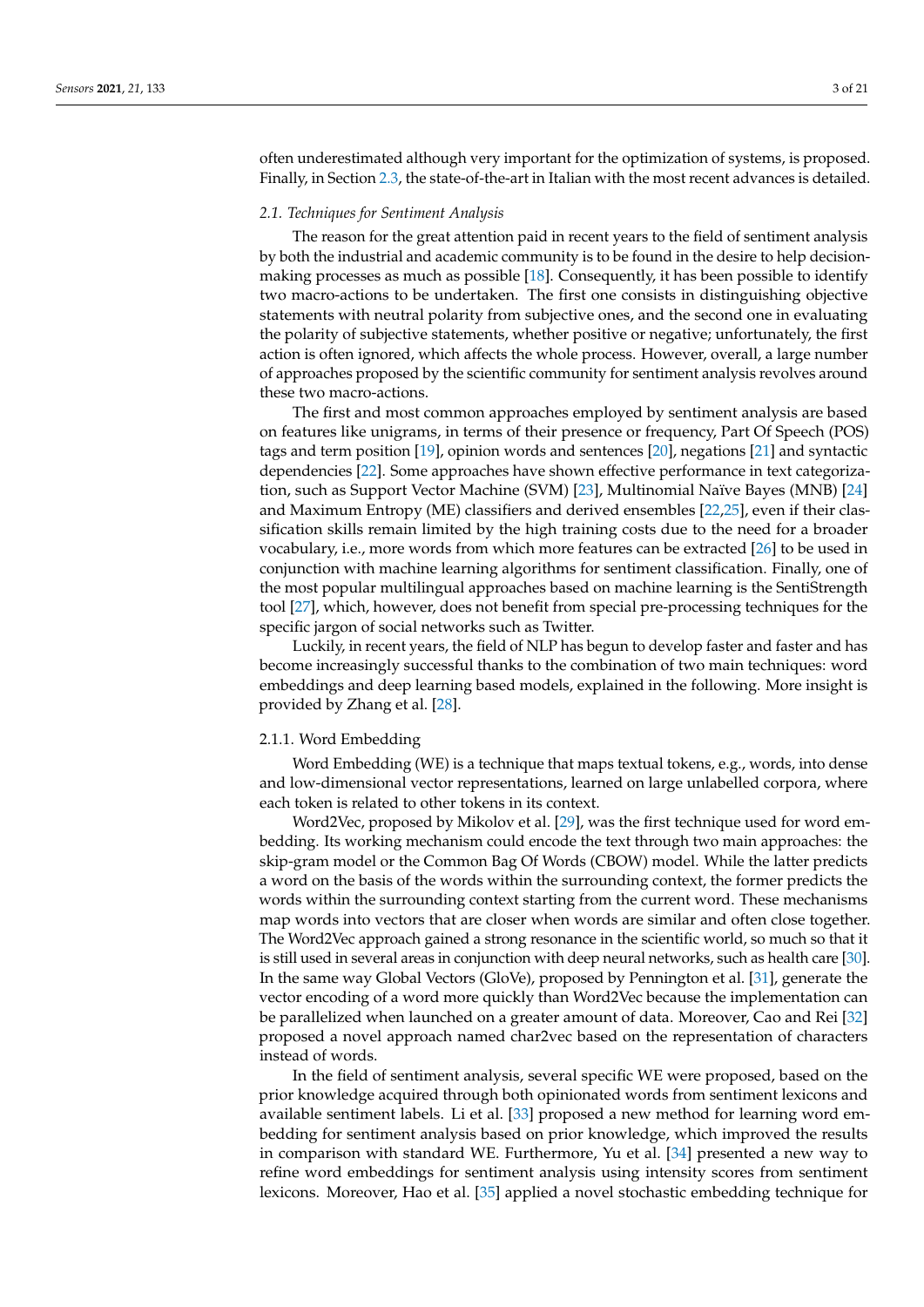cross-domain sentiment classification, preserving the similarity in the embedding space. Finally, Ali et al. [\[36\]](#page-17-16) proposed a system that retrieved transport content from social networks, representing the documents with word embedding techniques and achieving an effective approach to sentiment classification with 93% accuracy.

#### 2.1.2. Deep Neural Networks

Deep Neural Networks (DNNs) are Artificial Neural Networks (ANNs) that present multiple hidden layers between input and output and exist in a plethora of different architectures depending on the topology of neurons and their connections; among them, some have brought remarkable results over the years in the considered field of research [\[37\]](#page-17-17): Convolutional Neural Networks (CNNs), Recurrent Neural Networks (RNNs), up to language models based on transformers [\[9,](#page-16-8)[38\]](#page-17-18).

On the one hand, CNNs have shown the finest results in computer vision and image processing, and the same architecture has been widely applied to text processing [\[37\]](#page-17-17). In this architecture the numerical input is constituted by the pixel value of the image that passes from the input layer to the convolutional layer where filters recognize the researched patterns according to their kernel. Hence the best patterns are chosen by the pooling layer, which associates them with the output. Here a single token can be viewed as a vector by using word embedding, hence a 2D matrix represents the generic sentence. The most famous CNN-based sentiment analysis model was introduced by [\[39\]](#page-17-19), extensively used by [\[40\]](#page-17-20) and enhanced by [\[41\]](#page-17-21). Furthermore, Chen et al. [\[8\]](#page-16-7) improved sentiment detection through a two-steps architecture, leveraging separated CNNs trained on sentences clustered according to the number of opinion targets contained. Finally, based on sub-word level information [\[42\]](#page-17-22), variants for tweet sentiment analysis were tested [\[43\]](#page-18-0)

On the other hand, RNNs are used for modeling sequential data in a variety of applications. In this architecture, each token in a sentence is processed recurrently and a related hidden state is saved based on all of the previous inputs. Methods based on RNNs fed the sentiment classifier with the complete sentence representation building it with a bottom-up approach [\[44\]](#page-18-1). Moreover, the Long Short-Term Memory (LSTM) variant of RNNs [\[45\]](#page-18-2) is able to handle the vanishing gradient problem of standard RNNs, catching long-term dependencies. Therefore, LSTM networks were proven to perform better that standard RNNs for sentiment analysis [\[46\]](#page-18-3). LSTM architecture has obtained the best results in sentiment analysis until 2017 [\[47\]](#page-18-4). Alayba et al. [\[48\]](#page-18-5) have shown the benefits of integrating CNNs and LSTMs, reporting a better accuracy on diverse datasets for Arabic sentiment analysis.

More recently, language models, which consist of a large network previously trained on a large amount of unlabeled data and fine-tuned on down-stream tasks, have made a breakthrough in several natural language understanding tasks.

Howard and Ruder [\[49\]](#page-18-6) proposed Universal Language Model Fine-Tuning (ULMFiT) and achieved state-of-the-art results in the text classification task. In particular, notable success was gained by transferring the encoder part of an encoder–decoder architecture based on transformers, for constructing task-specific models, such as OpenAI Generative Pre-trained Transformer (GPT) [\[50\]](#page-18-7) and BERT [\[9\]](#page-16-8), which is nowadays one of the most popular and best performing models, is available in many languages and investigated with respect to commonalities and differences between language-specific and multilingual versions [\[51\]](#page-18-8). In detail, many of the systems proposed to date for sentiment analysis use BERT and its variants, obtaining excellent results. For instance, Sun et al. [\[10\]](#page-16-9) conducted exhaustive experiments to investigate different fine-tuning methods of BERT on text classification, achieving state-of-theart results on review sentiment analysis. Moreover, Song et al. [\[52\]](#page-18-9) explored the potential of BERT intermediate layers to enhance BERT fine-tuning and achieved a new state-of-the-art for aspect-based sentiment analysis.

The most recent works proposed language models specifically pre-trained on tweet corpora: Thakkar and Pinnis [\[16\]](#page-16-15) achieved encouraging performance leveraging a timebalanced evaluation set for sentiment analysis on Latvian tweets, comparing several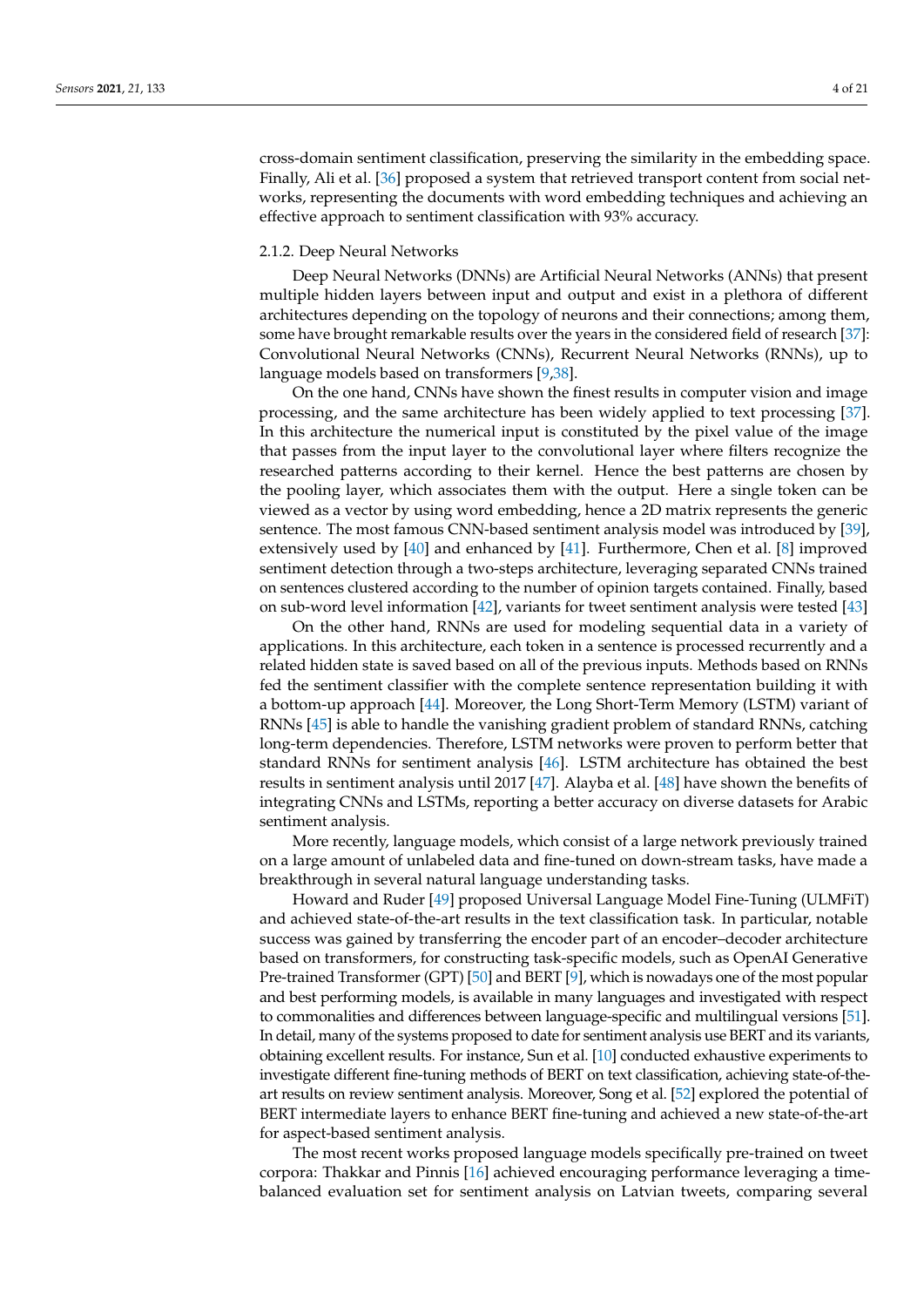BERT-based architectures, and Nguyen et al. [\[12\]](#page-16-11) presented BERTweet, the first public largescale pre-trained language model for English tweets; Ángel González et al. [\[15\]](#page-16-14) proposed TWiLBERT, a specialization of the BERT architecture both for the Spanish language and the Twitter domain. For languages other than English, such as Persian [\[53\]](#page-18-10) and Arabic [\[54\]](#page-18-11), recent studies have also focused on deep neural networks such as CNN and LSTM.

## <span id="page-4-0"></span>*2.2. Pre-Processing Techniques for Sentiment Analysis*

In the field of sentiment analysis, pre-processing techniques are used to rework the text so that it can be better understood by classification systems, for example by reducing noise and reorganizing the content. As a result, along with the development of methods and networks, over the years several pre-processing mechanisms have been progressively implemented and tested by researchers.

One of the first works that dealt with the pre-processing phase was that of Boiy et al. [\[55\]](#page-18-12), who decided to ignore the pos tagging in the classification phase because of the negative effects it produced on accuracy.

Afterwards, Danisman and Alpkocak [\[56\]](#page-18-13) thought about a pre-processing approach focused on several aspects: (1) preserving emotion words and negative verbs during the stopword removal phase, (2) replacing short forms with long forms, (3) chaining negative words to emotion words by forming new words, e.g., *not happy* became *NOThappy*, and (4) substituting punctuation with new descriptive words. This approach, as further tested by Agrawal and An [\[57\]](#page-18-14), also showed that, despite the removal of emotional meaning from some words, stemming improved the accuracy of the classification.

The method proposed by Han and Baldwin [\[58\]](#page-18-15) to identify and normalize malformed words used a classifier to identify ill-formed words and generated correction candidates based on morpho-phonemic similarity.

In addition, Saif et al. [\[59\]](#page-18-16) have deepened the use of pre-compiled stop-lists in the field of sentiment analysis on tweets and demonstrated how their use has a negative impact on performance. In the same vein, Angiani et al. [\[60\]](#page-18-17) have investigated the use of different pre-processing methods showing how stemming is the most effective for sentiment analysis. Looking deeper, Zhao and Gui [\[61\]](#page-18-18) have distinguished even better the effects of the different pre-processing methods on the accuracy of the classification: while the removal of numbers, stop-words and URLs reduces noise without affecting performance, the replacement of negation and the expansion of acronyms increases performance. Similarly, negations were shown to have more pronounced effects than intensifiers and diminishers, which conversly have almost no effects [\[62\]](#page-18-19).

Recently, several results have clarified the influence of some techniques on the classification results: in contradiction with Boiy et al. [\[55\]](#page-18-12), Gratian and Haid [\[63\]](#page-18-20) showed the usefulness of pos tagging used along with more modern techniques, and Pecar et al. [\[64\]](#page-18-21) underlined the effectiveness of emoticons' pre-processing in combination with the use of user-generated content. Moreover, lemmatization was also shown to have beneficial effects on accuracy [\[65\]](#page-18-22).

Several models built in the field of sentiment analysis, both modern [\[66\]](#page-19-0) and older [\[67](#page-19-1)[,68\]](#page-19-2), have shown to rely on the most disparate combination of pre-processing techniques, such as negation and punctuation [\[69\]](#page-19-3) or pos tagging [\[70\]](#page-19-4).

Furthermore, Pradha et al. [\[71\]](#page-19-5) proposed an effective technique for pre-processing text data and developed an algorithm to train Support Vector Machine (SVM), Deep Learning (DL) and Naïve Bayes (NB) classifiers for processing Twitter data, developing an algorithm to weight the feeling evaluation in relation to the weight of the hashtag and clean text. Sohrabi and Hemmatian [\[72\]](#page-19-6) presented an efficient pre-processing method for opinion mining, testing it on Twitter user comments, and demonstrated how its use in combination with SVM and ANNs achieves the highest accuracy scores compared to other methods. Alam and Yao [\[73\]](#page-19-7) studied the impact of pre-processing on the accuracy of three machine learning algorithms for sentiment analysis, i.e., NB, SVM and Maximum Entropy (MaxE),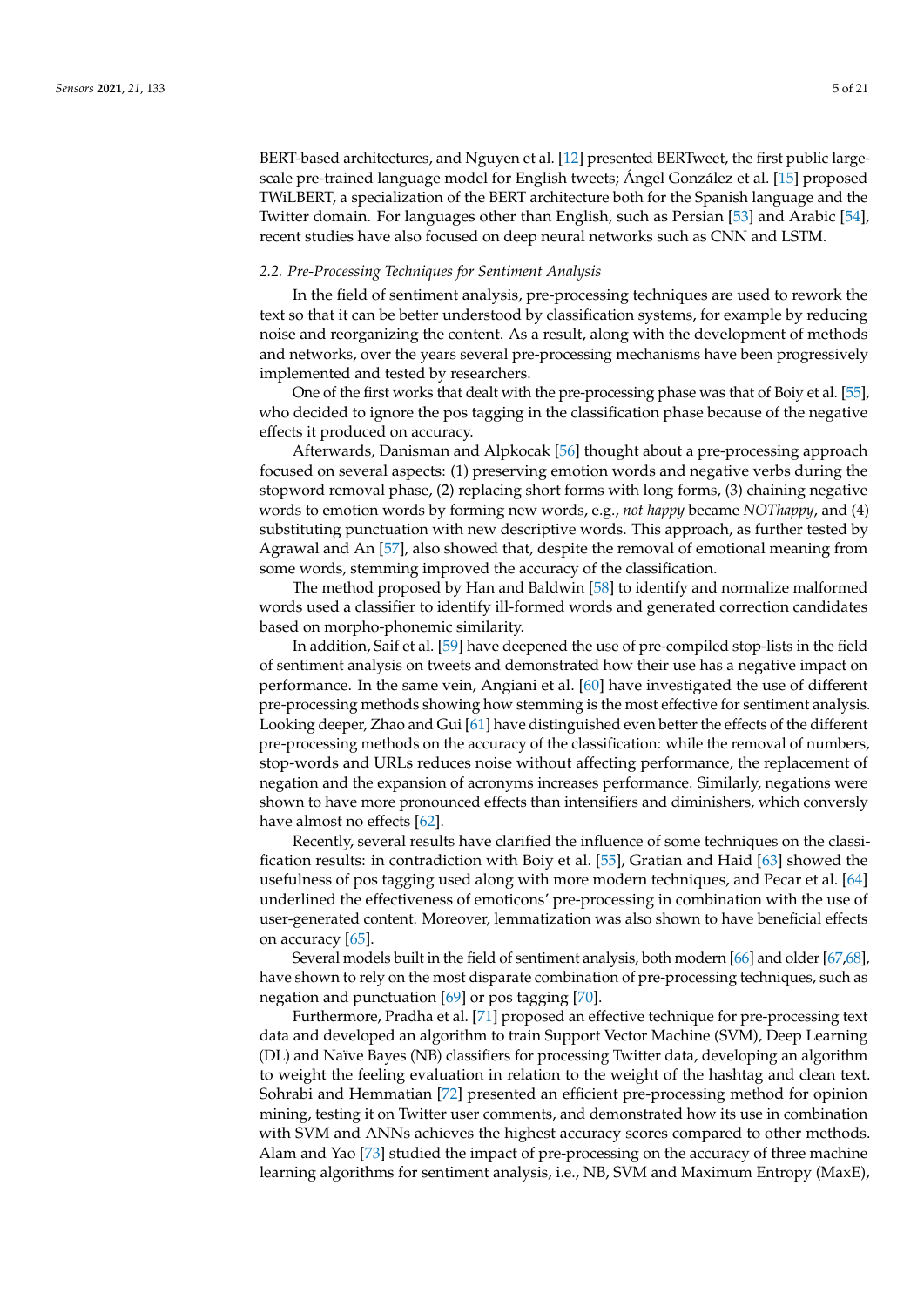demonstrating that in the case of the NB algorithm, accuracy is significantly improved after the application of the pre-processing phases of the text.

Moreover, Babanejad et al. [\[74\]](#page-19-8) made a complete analysis of the role of pre-processing techniques but, for the first time, not in affective systems but in models based on word vectors applied to affective systems, giving significant insights on each pre-processing technique when implemented in the training phase and/or in the downstream task phase.

The techniques described above were more recently applied to language models for the sentiment analysis of tweets. In particular, Azzouza et al. [\[11\]](#page-16-10) proposed TwitterBERT, a four-phase framework for twitter sentiment analysis, including the unicode code of emoticons and emojis during the pre-training phase avoiding a specific pre-processing phase. This work, by contrast, proposes to exploit both pre-trained language models on plain text and to pre-process emoticons and emojis by transforming them into text rather than integrating their unicode encoding.

#### <span id="page-5-0"></span>*2.3. Sentiment Analysis in the Italian Language*

Regarding the Italian scene, the number of annotated corpora is much lower, although recent work on the classification of texts focused on approaches based on deep learning [\[75\]](#page-19-9), possibly starting from models pre-trained on large unlabeled resources. With regard to the scope of analysis of tweets collected by the social network Twitter, it is possible to identify several problems due to differences in structure and grammar compared to plain text. In fact, there are several scientific works related to this issue, e.g., Vassallo et al. [\[76\]](#page-19-10). For example Deriu and Cieliebak [\[77\]](#page-19-11) proposed a solution based on a 2-layer CNN, using 9-fold cross validation and combining the outputs of the nine resulting classifiers to increase robustness, and obtained the best score (with an amended run) in *SENTIPOLC Task 2: Polarity* classification at the *Evaluation of NLP and Speech Tools for Italian 2016* (EVALITA 2016) [\[17\]](#page-16-16).

The three best performing systems participating in the EVALITA 2016 SENTIPOLC *Task 2: Polarity Classification* were used as baselines for comparison. In particular, these are those of the UniPI, Unitor and ItaliaNLP teams headed respectively by the University of Pisa, the University of Rome Tor Vergata and the ItaliaNLP Lab of the Institute for Computational Linguistics (ILC), part of the National Research Council of Italy (CNR). The UniPI team adopted a deep learning method that required the modeling of individual tweets through both WE and CNN (system named *UniPI.2.c* by Attardi et al. [\[78\]](#page-19-12)). The Unitor team took a similar approach to the UniPI team, using an extended representation of tweets with additional features taken from the Distributional Polarity Lexicons in combination with a CNN (systems named *Unitor.1.u* and *Unitor.2.u* by Castellucci et al. [\[79\]](#page-19-13)). The ItaliaNLP team used a SVM learning algorithm paired to an LSTM network based on specific linguistic and semantic feature engineering and existing external resources, such as lexicons specific for sentiment analysis tasks (system named *ItaliaNLP.1.c* by Cimino and Dell'Orletta [\[80\]](#page-19-14)).

Further analyses were made on SENTIPOLC 2016 Task 2 after this challenge: Mattei et al. [\[81\]](#page-19-15) presented a mixed single- and multi-task learning approach that is able to improve the performance in polarity detection by up to a 0.698 *F*<sup>1</sup> score. Magnini et al. [\[82\]](#page-19-16) used multilingual BERT, obtaining results that are not competitive with the state-of-the-art: according to Pires et al. [\[83\]](#page-19-17), multilingual BERT is able to perform multilingual adaptation but deeper fine-tuning is needed when the task is more related to semantics. Instead, Petrolito and Dell'Orletta [\[84\]](#page-19-18) investigated in detail the best way to manage non-BERT word embedding.

Finally, one of the the most interesting results is certainly AlBERTo, a model based on BERT but specifically trained on a large unlabeled tweet corpus [\[13\]](#page-16-12): after performing its fine-tuning on EVALITA 2016 tasks, it reached state-of-the-art performances. However, although the effectiveness of BERT-based models has been widely demonstrated, it has not yet been experimentally demonstrated that pre-training on tweet corpora is the best approach to handle scenarios that have a grammar and syntax based on specific elements. In the following an alternative approach is proposed with tweets in the Italian language,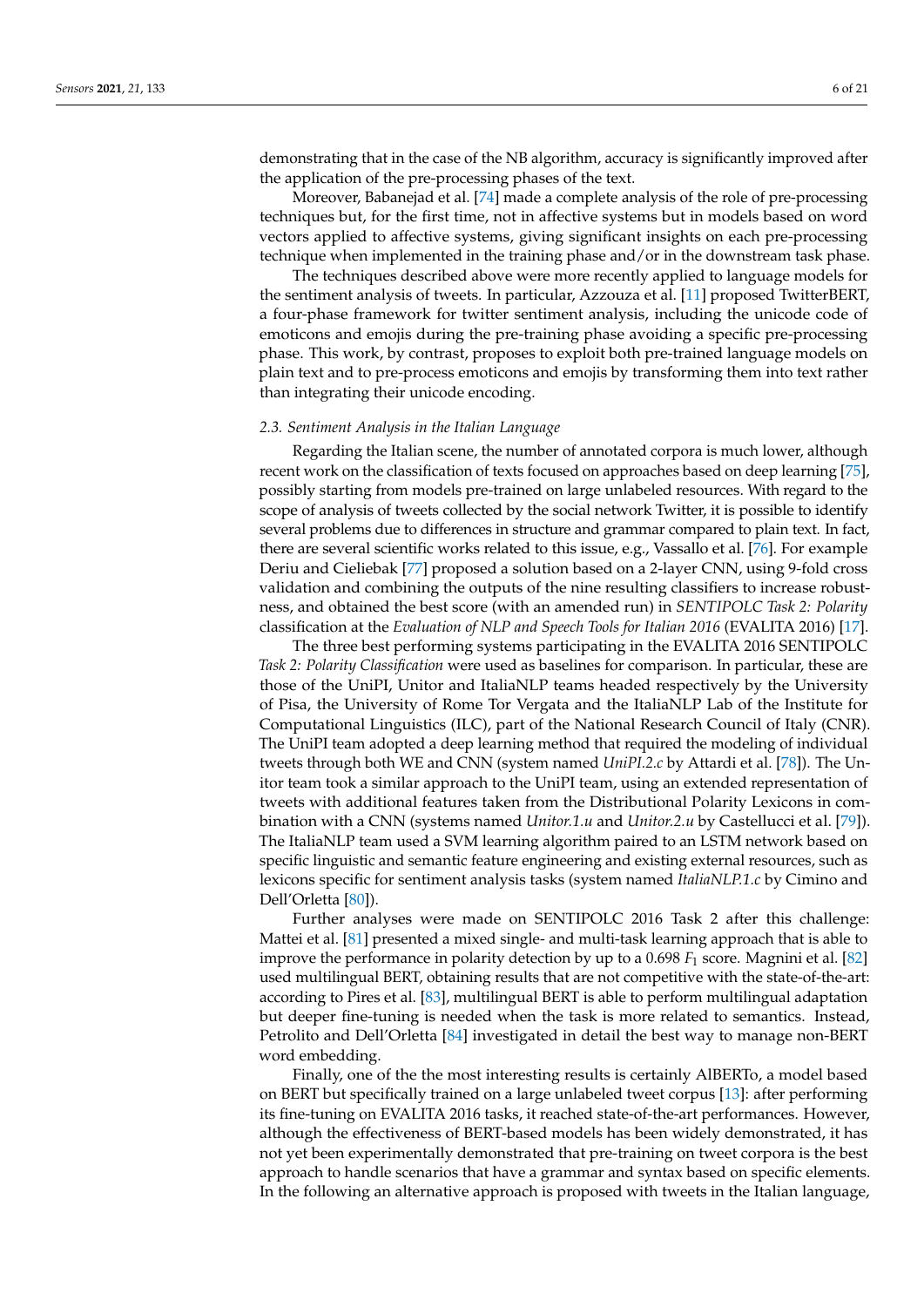which focuses on the pre-processing phase in order to make the most of a model based on BERT but trained on generic corpora.

#### <span id="page-6-0"></span>**3. Methods**

In this section the proposed approach to classifying tweets and making the sentiment analysis is illustrated. It is essentially a two-step pipeline as shown in Figure [1.](#page-6-1) In detail, the first step of the pipeline consists in applying a set of pre-processing procedures to convert the Twitter jargon into plain text, including emojis and emoticons, while the second step places the data thus processed into the classification system based on the BERT language model that has been pre-trained on plain text corpora. In particular, the proposed pre-processing procedures are outlined in Section [3.1,](#page-6-2) the architecture of the classification model adopted is explained in Section [3.2](#page-8-0) and the fine-tuning modalities of this system are described in Section [3.3.](#page-10-1)

<span id="page-6-1"></span>

**Figure 1.** Pipeline overview. *[CLS]* is the BERT special classification token, *E* is short for *Embedding*, and *C* and *T* are the final hidden states given by the transformers architecture.

#### <span id="page-6-2"></span>*3.1. Pre-Processing Procedures*

The raw tweets collected on Twitter using its API [\(https://developer.twitter.com/](https://developer.twitter.com/en/docs/api-reference-index) [en/docs/api-reference-index\)](https://developer.twitter.com/en/docs/api-reference-index) generally result in a very noisy and obscure dataset, due to people's random and creative use of social media [\[85\]](#page-19-19). Tweets have certain special features, i.e., emojis, emoticons, hashtags and user mentions, coupled with typical web constructs, such as email addresses and URLs, and other noisy sources, such as phone numbers, percentages, money amounts, time, date, and generic numbers. In this article a set of pre-processing procedures, which has been tailored to *translate* tweets into sentences constructed in a more conventional form, is adopted. The sequence of actions of each pre-processing procedure to transform all the mentioned noisy sources is described below. These procedures are described here for the case study of the Italian language, but they are either language-independent or based on linguistic resources, i.e., conversion tables, also existing for other languages.

Firstly, most of the noisy entities are normalized because their particular instances generally do not contribute to the identification of the feeling within a sentence. Regarding *date*, *email addresses*, *money amounts*, *numbers*, *percentages*, *phone numbers* and *time*, this process is performed by using the ekphrasis tool [\(https://github.com/cbaziotis/ekphrasis\)](https://github.com/cbaziotis/ekphrasis) [\[47\]](#page-18-4), which enables to individuate regular expressions and replace them with normalized forms, through the following rules:

 $\hat{\cup}$  ([0-2][0-9]|(3)[0-1])(\/) (((0)[0-9])|((1)[0-2]))(\/)\d{4}\$  $\rightarrow$  *<date>* 

It validates the date format *dd/mm/yyyy*, where *dd* ranges from 01 to 31, *mm* ranges from 01 to 12 and *yyyy* can be any sequence of four digits.

 $(\we \wedge w + [\we \wedge u + ] \{2,4\}\}) \rightarrow *email*$ 

It validates the email format *a@b.c*, where the lengths *a* and *b* are arbitrary and *c* must be between 2 and 4 characters long.

 $(\hat{\ } \cdot \ d * (\cdot \cdot \ d \{1,2\}) ?$   $\Rightarrow$   $\langle$  *money* 

It validates the money format, which could be an integer, an integer with 1 or 2 decimal places or just something like *.xy* where x and y are decimal places.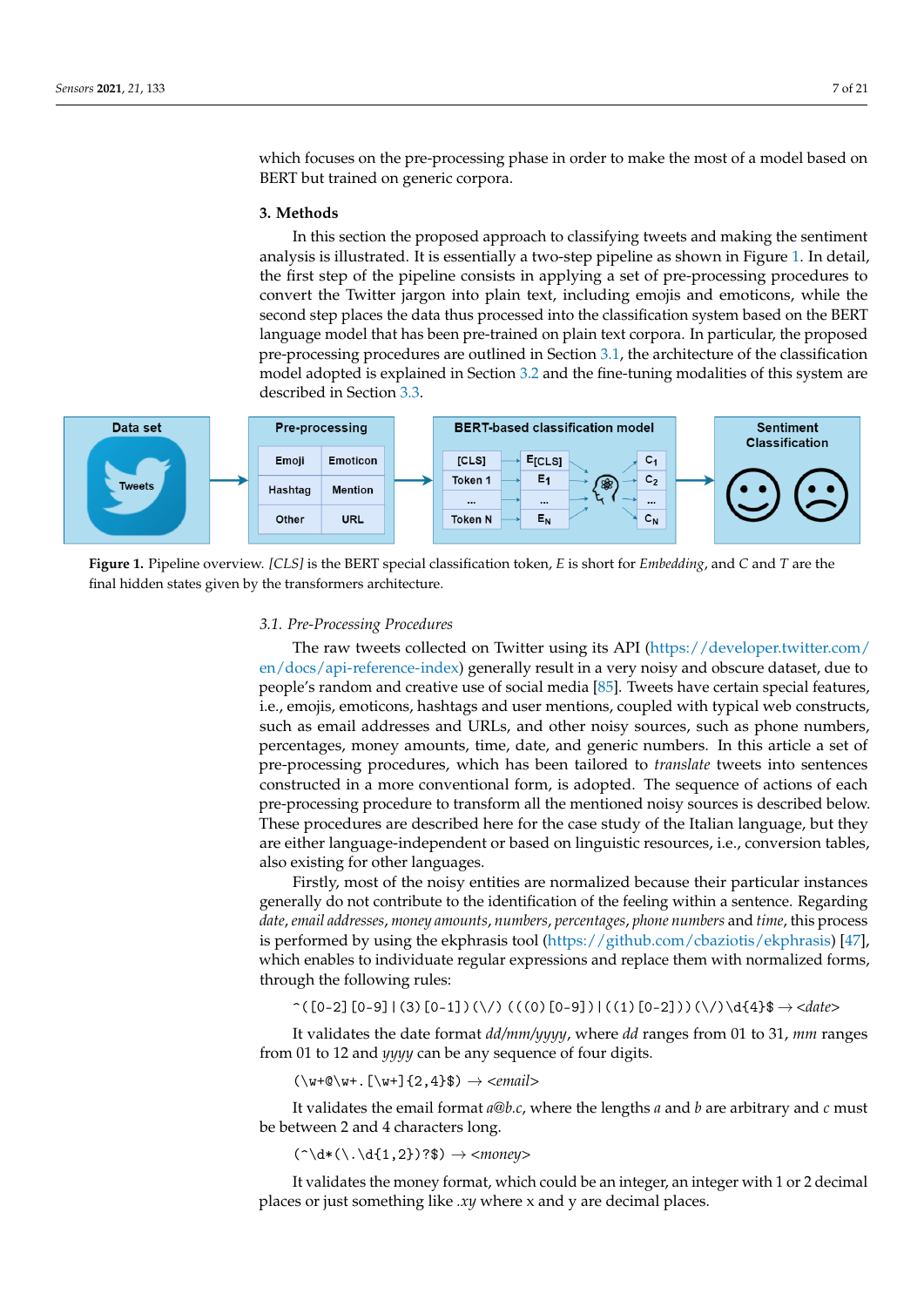$\hat{\rho}$ [0-9]\*\$  $\rightarrow$  *<number>* 

It validates a contiguous string of digits.

\d+(\%|\s\bpercent\b) → *<percentage>*

It validates the percentage format that could appear as *x%* or *x percent*, where *x* is an arbitrary integer.

([(][\d]{3}[)][ ]? [\d]{3}-[\d]{4}) → *<phone>*

It validates the phone format *(DDD) DDD-DDDD*, where *D* is any digit.

 $\hat{C}([0-1][0-9][2][0-3]) :([0-5][0-9])\$   $\rightarrow$   $\langle time \rangle$ 

It validates the time format *HH:MM*, where *HH* ranges from 00 to 23, while *MM* ranges from 00 to 59.

Similarly, Uniform Resource Locators (URLs), often used in tweets to share hypertext links to other web pages, do not contribute to the classification of a text, but can lead to an incorrect classification if they contain conflicting words: therefore all URLs in the tweets are normalized. For this purpose, a function is used to search for all URLs corresponding to the following regular expression and replace them with the word *url*:

 $(\wedge w + \wedge / \wedge / S+) \rightarrow url$ 

It validates the URL format *a://b* where *a* is any set of characters and *b* is any nonwhitespace set of characters.

Each Twitter user is associated with a unique username. Users often *mention* other users in their tweets by using a *@* followed by the unique username. All user mentions are replaced in this case with the *@user* token. This normalization is applied by identifying and replacing user mentions through a regular expression:

(@[A-Za-z0-9]+) → *@user*

It validates the mention format *@Aa1*, where *Aa1* indicates any alphanumeric set of characters.

*Hashtags* are phrases preceded by the hash symbol *#* and without spaces. The proposed procedure, coherently with previous approaches, consists in applying a tokenization. The python wordninja library [\(https://github.com/keredson/wordninja\)](https://github.com/keredson/wordninja) is used due to its support both for loading custom dictionaries for word definition and for multilingual applications. Specifically, the employed Italian dictionary is available online [\(https://](https://dizionari.repubblica.it/italiano.html) [dizionari.repubblica.it/italiano.html\)](https://dizionari.repubblica.it/italiano.html) and counts more than 500,000 entries. Moreover, a custom module has been developed to make it compatible with the library mentioned above. The resulting phrase is placed between two special characters, *<* and *>*, to keep it grouped within the tweet but separate from the rest:

 $(\text{#S+}) \rightarrow < \text{tokenize}(S+) >$ 

It validates the hashtag format *#aa*, where *#* matches the corresponding character, while *aa* matches any non-whitespace set of characters.

*Emoticons* are short sequences of symbols, letters or numbers intended to represent certain facial expressions and postures. Emoticons are used within social media to communicate moods: therefore, in most cases, they are strongly bound to the overall sentiment. Differently from other works, in this paper, these elements are proposed to be translated into a word that expresses the same mood. The complete list of the emoticons considered, which are the most recurrent, is shown in Table [1.](#page-8-1)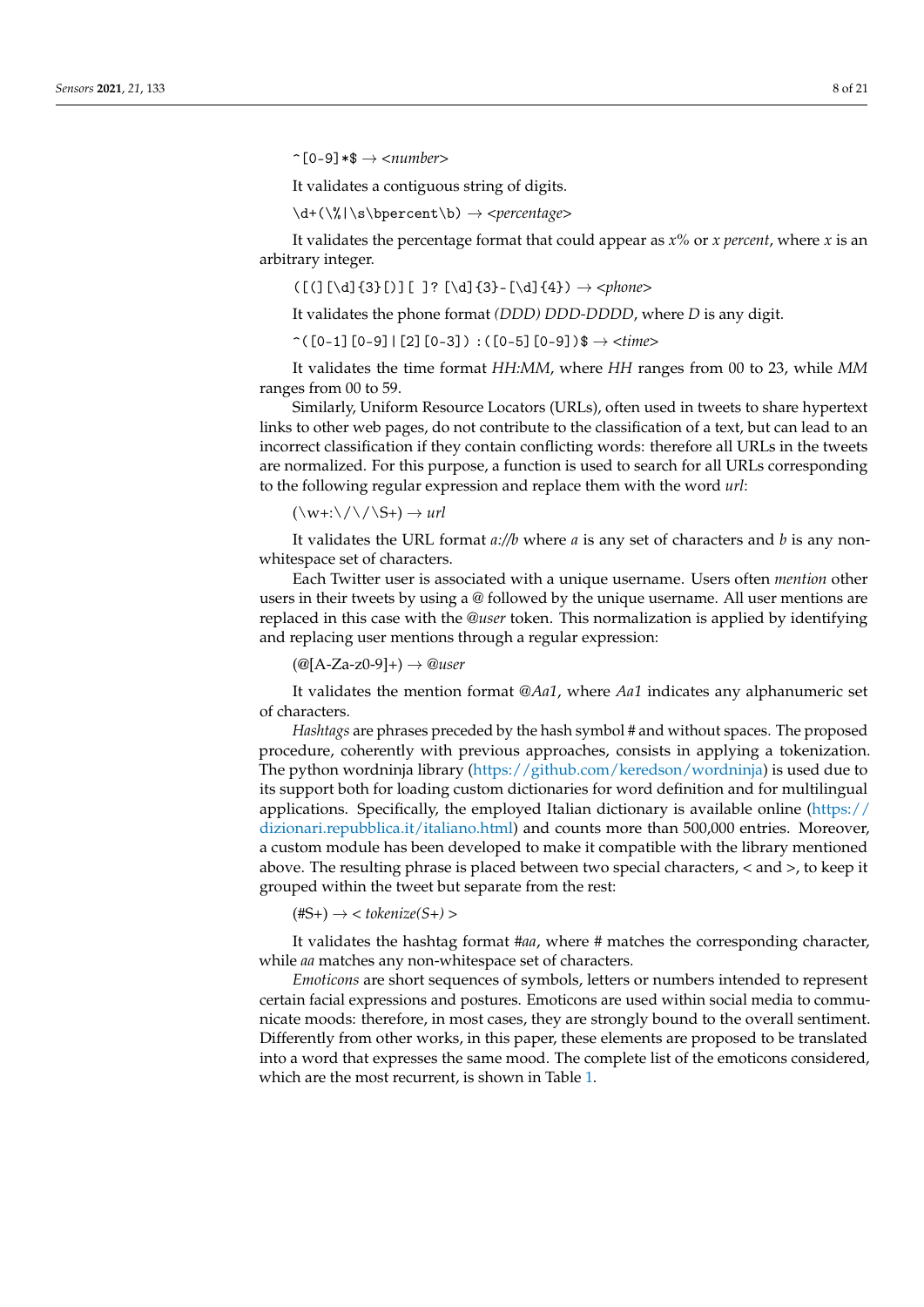| Symbol                 | English | Italian       |
|------------------------|---------|---------------|
| :) :-) $8-$ ) :-] :-)) | Happy   | Felice        |
| $:-( : ( : -$          | Sad     | <b>Triste</b> |
| $: P \times p$         | Joking  | Scherzo       |
| $<3 < 3:$ *            | Love    | Amore         |

<span id="page-8-1"></span>**Table 1.** Transformation of emoticons.

*Emojis*, introduced in 1997, are elements of a standardized set of small pictorial glyphs depicting different items, from smiling faces to international flags, and have seen a drastic increase in usage in social media over the last decade [\[86\]](#page-20-0). Among them, some emojis represent universal sentiment expressions [\[87\]](#page-20-1). Similarly to what was just described for emoticons and differently from other works, emojis are proposed to be transformed so that they remain consistent within the sentence. In order to do this, the international table of officially recognized emojis in Italian [\(https://emojiterra.com/it/punti-di-codice/\)](https://emojiterra.com/it/punti-di-codice/) is used, and a custom python module has been developed for searching for and substituting emojis according to the mentioned international table. Some examples are reported in Table [2.](#page-8-2)

Although the text conversion tables for emoticons (Table [1\)](#page-8-1) and emojis (Table [2\)](#page-8-2) used are specific for the Italian language, they also exist for other languages.

<span id="page-8-2"></span>**Table 2.** Examples of emoji transformation.

| Emoji            | Meaning                 | Italian                                 |
|------------------|-------------------------|-----------------------------------------|
| 123456           | Crying Face             | Faccina Che Piange                      |
| 123456           | <b>Grinning Face</b>    | Faccina Con Un Gran Sor-<br>riso        |
| 123456<br>123456 | <b>Heart With Arrow</b> | Cuore Con Freccia<br>Faccina Arrabbiata |
|                  | Pouting Face            |                                         |

Finally, this approach keeps *punctuation* and leaves capital letters untouched, not lowercasing them. These choices consider the BERT architecture used and its pre-training on raw text that comprises punctuation and upper-cased characters. Hereafter an example of complete pre-processing, where:

*#serviziopubblico: La 'buona scuola' dev'essere: fondata sul lavoro. . . allora i politici tutti ripetenti? Si, Mastella prima di tutti 123456 <http://a.co/344555>* (*#publicservice: The 'good school' must be: based on work. . . then politicians all repeating? Yes, Mastella above all 123456 <http://a.co/344555>*)

is transformed into the following:

*<servizio pubblico>: La 'buona scuola' dev'essere: fondata sul lavoro. . . allora i politici tutti ripetenti? Si, Mastella prima di tutti Faccina Con Un Gran Sorriso url* (*<public service>: The 'good school' must be: based on work. . . then politicians all repeating? Yes, Mastella above all Grinning Face url*).

## <span id="page-8-0"></span>*3.2. Bert System Architecture*

Among modern language modeling architectures, BERT [\[9\]](#page-16-8) is one of the most popular. Its generalization capability is such that it can be adapted to different down-stream tasks according to different needs, be it NER or relation extraction, question answering or sentiment analysis. The core of the architecture is trained on particularly large text corpora and, consequently, the parameters of the most internal layers of the architecture are frozen. The outermost layers are instead those that adapt to the task and on which the so-called fine-tuning is performed. A simplified overview is shown in Figure [2.](#page-9-0)

Going into detail, one can distinguish two main architectures of BERT, the base and the large. The architectures differ mainly in four fundamental aspects: the number of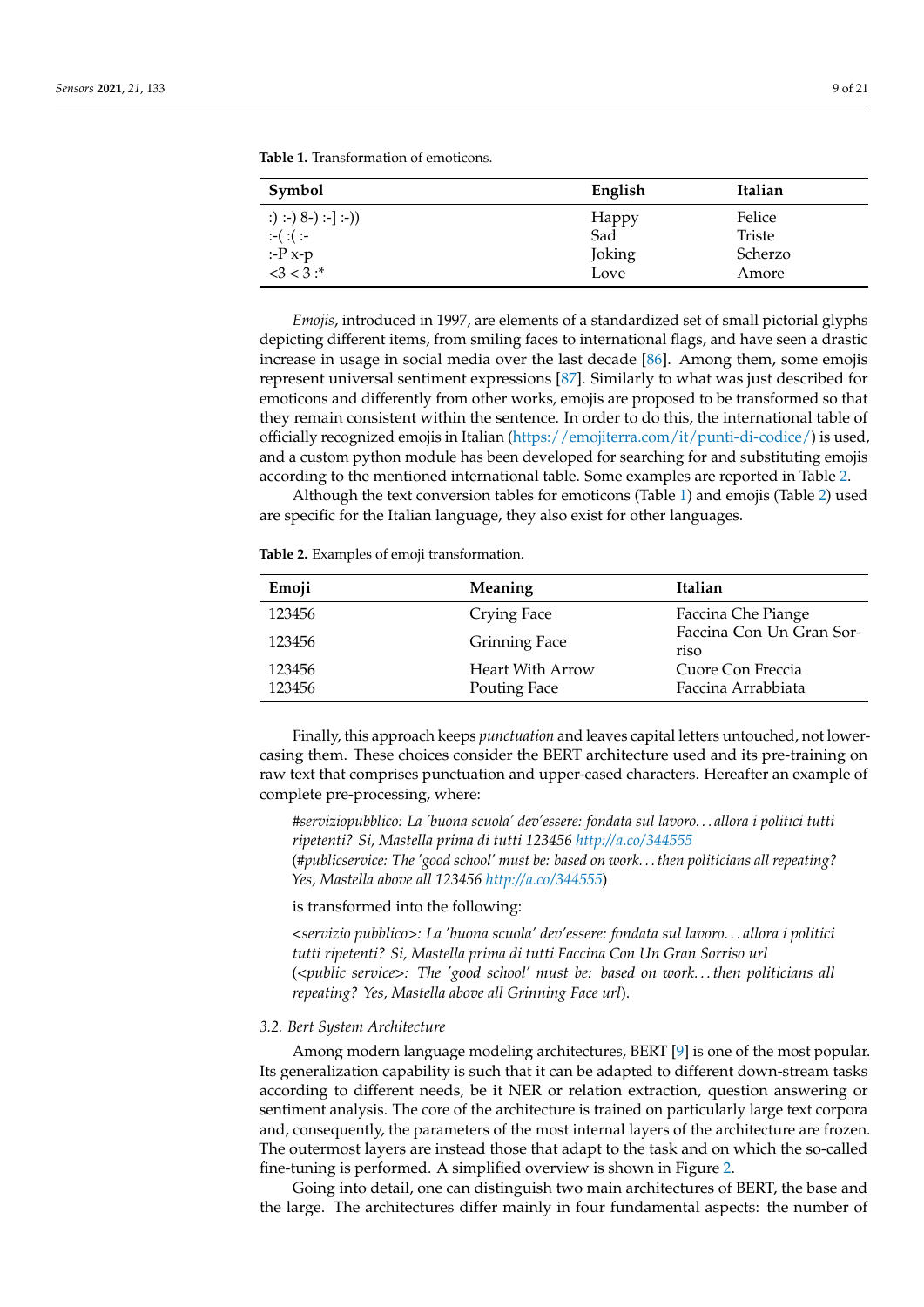hidden layers in the transformer encoder, also known as transformer blocks (12 vs. 24), the number of attention heads, also known as self-attention [\[38\]](#page-17-18) (12 vs. 16), the hidden size of the feed-forward networks (768 vs. 1024) and finally the maximum sequence length parameter (512 vs. 1024), i.e., the maximum accepted input vector size. In this article the base architecture is used, and the corresponding hyper-parameters are reported in Table [3.](#page-9-1)

<span id="page-9-0"></span>

**Figure 2.** BERT architecture overview.

<span id="page-9-1"></span>**Table 3.** Hyper-parameters of the fine-tuned Italian BERT XXL Cased.

| Hyperparameter              | Value   |
|-----------------------------|---------|
| Attention heads             | 12      |
| Batch size                  | 8       |
| Epochs                      | 5       |
| Gradient accumulation steps | 16      |
| Hidden size                 | 768     |
| Hidden layers               | 12      |
| Learning rate               | 0.00003 |
| Maximum sequence length     | 128     |
| Parameters                  | 110 M   |

In addition, the BERT architecture employs two special tokens: *[SEP]* for segment separation and *[CLS]* for classification, used as the first input token for any classifier, representing the whole sequence and from which an output vector of the same size as the hidden size *H* is derived. Hence, the output of the transformers, i.e., the final hidden state of this first token used as input, can be denoted as a vector  $C \in R^H$ .

The vector C is used as input of the final fully-connected classification layer. Given the parameter matrix  $W \in R^{KxH}$  of the classification layer, where K is the number of categories, the probability of each category *P* can be calculated by the softmax function as:

$$
P = softmax(CWT).
$$
 (1)

Transformer

The transformer [\[38\]](#page-17-18) is the base of BERT. Consider **x** and **y** as a sequence of sub-words taken from two sentences. The [CLS] token is located before **x**, while the [SEP] token is located after both **x** and **y**. Say *E* is the embedding function and *LN* is the normalization layer [\[38\]](#page-17-18), the embedding is obtained through:

$$
\hat{h}_i^0 = E(x_i) + E(i) + E(1_x)
$$
\n(2)

$$
\hat{h}_{j+|x|}^{0} = E(y_j) + E(j+|x|) + E(1_{\mathbf{y}})
$$
\n(3)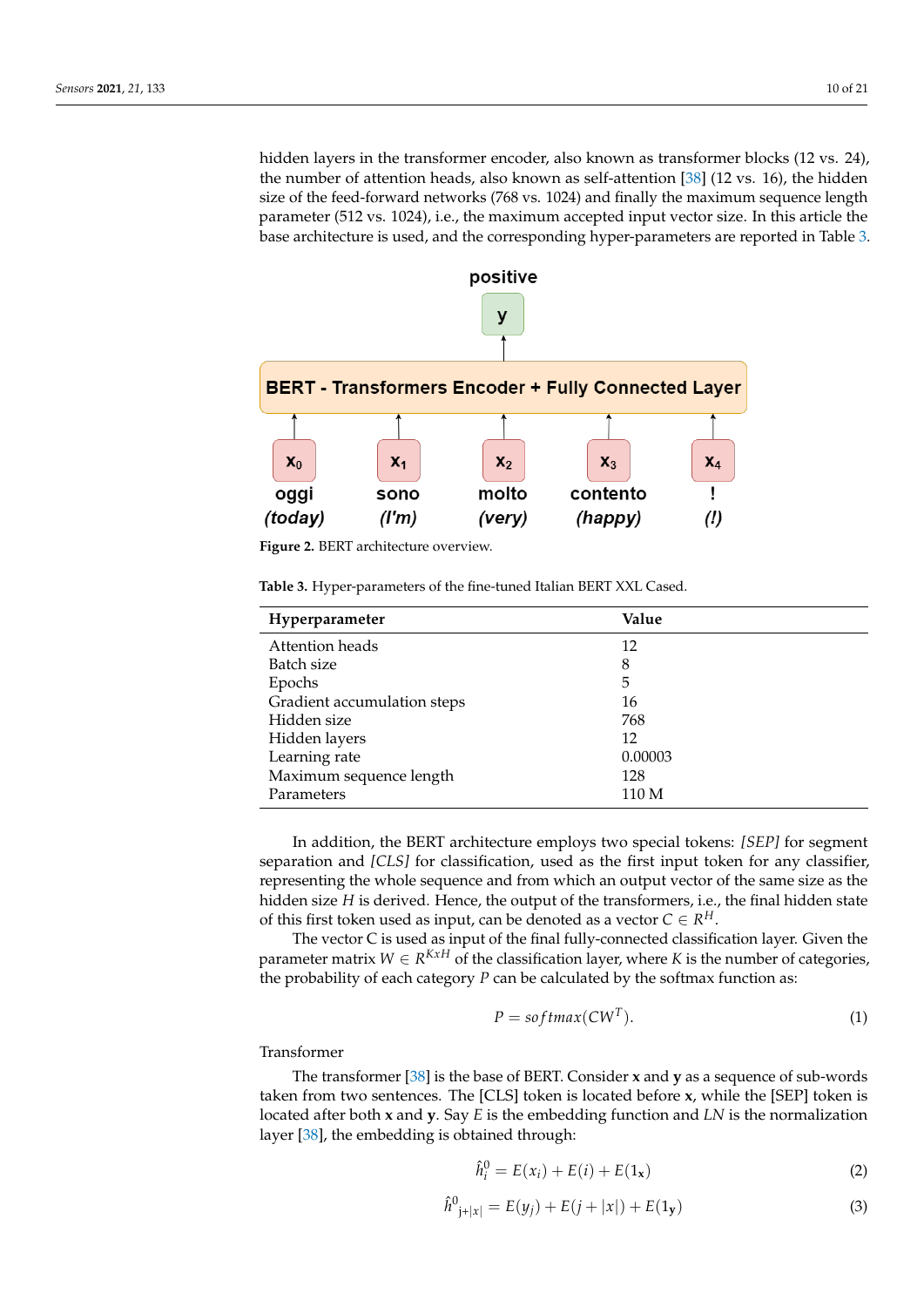$$
\hat{h}^0 = Dropout(LN(\hat{h}^0))
$$
\n(4)

Then the embeddings are passed through *M* transformer blocks. Using the Feed Forward (FF) layer, the element-wise Gaussian Error Linear Units (GELU) activation function [\[88\]](#page-20-2) and the Multi-Heads Self-Attention (MHSA) function, in each transformer block it is valid that:

$$
\hat{h}^{i+1} = \text{skip}(\text{FF}, \text{skip}(\text{MHSA}, h^i))
$$
\n<sup>(5)</sup>

$$
Skip(f, h) = LN(h + Dropout(f(h)))
$$
\n(6)

$$
FF(h) = GELU(hW_1^\top + \mathbf{b}_1)W_2^\top + \mathbf{b}_2
$$
\n<sup>(7)</sup>

where  $h^i ∈ ℝ^{(|\mathbf{x}|+|\mathbf{y}|) × d_h}$ ,  $\mathbf{W}_1 ∈ ℝ^{4d_h × d_h}$ ,  $\mathbf{b}_1 ∈ ℝ^{4d_h}$ ,  $\mathbf{W}_2 ∈ ℝ^{4d_h × d_h}$ ,  $\mathbf{b}_2 ∈ ℝ^{4d_h}$  and each new  $\hat{h}_i$ position is equal to:

$$
[\ldots, \hat{h}_i, \ldots] = MHSA([h_1, \ldots, h_{|x|+|y|}]) =
$$
  

$$
\mathbf{W}_oConcat(h_i^1, \ldots, h_i^N) + \mathbf{b}_o
$$
 (8)

Instead, in each attention head it is valid that:

$$
h_i^j = \sum_{k=1}^{|\mathbf{x}|+|\mathbf{y}|} Dropout(\alpha_k^{(i,j)}) \mathbf{W}_V^j h_k
$$
 (9)

$$
a_k^{(i,j)} = \frac{exp(\frac{(\mathbf{W}_Q^j h_i)^{\top} \mathbf{W}_k^j h_k}{\sqrt{d_h/N}})}{\sum_{k'=1}^{|\mathbf{x}|+|\mathbf{y}|} exp(\frac{(\mathbf{W}_Q^j h_i)^{\top} \mathbf{W}_k^j h_{k'}}{\sqrt{d_h/N}}}
$$
(10)

where  $h_i^j$  $\bm{W}_i^j$ E $\mathbb{R}^{(d_h/N)}$ ,  $\mathbf{W}_o$ E $\mathbb{R}^{d_h \times d_h}$ ,  $\mathbf{b}_o$ E $\mathbb{R}^{d_h}$  and  $\mathbf{W}_0^j$  $\stackrel{j}{\phantom{\Big(}}_Q$ , $\bf{W}^j_l$  $_{K^{\prime}}^{j}$ W $_{V}^{j}$ ∈ $\mathbb{R}^{\mathsf{d}_{\text{h}}/ \text{N} \times \mathsf{d}_{\text{h}}}$ , with  $N$  equal to the number of attention heads.

## <span id="page-10-1"></span>*3.3. Model Training*

The whole classification model has been trained in two steps, involving firstly the pre-training of the BERT language model and then the fine-tuning of the outermost classification layer.

The Italian BERT model used with the Hugging Face framework is made available by the MDZ Digital Library team at the Bavarian State Library [\(https://huggingface.co/](https://huggingface.co/dbmdz/) [dbmdz/\)](https://huggingface.co/dbmdz/).

The Italian BERT XXL is pre-trained on two corpora: on the one side the source data consist of a recent Wikipedia dump and various texts from the OPUS corpora [\(http://opus.nlpl.eu/\)](http://opus.nlpl.eu/) collection with a final corpus size equal to about 13 GB and more than 2 billions tokens, while on the other side the source data are further extended with data from the Italian part of the OSCAR corpus [\(https://traces1.inria.fr/oscar/\)](https://traces1.inria.fr/oscar/) with a final corpus size equal to about 81 GB and more than 13 billions tokens. The cased version was chosen, being more suitable for the proposed pre-processing method.

The fine-tuning of the model was performed by using labelled tweets comprising the training set of the employed dataset. In particular, the fully connected classification layer was learned accordingly. During training the loss function used was categorical crossentropy. For this study, the hyper-parameters used are shown in Table [3.](#page-9-1) The maximum sequence length was reduced to 128 due to the short length of the tweets.

## <span id="page-10-0"></span>**4. Experimental Design**

In this section, the dataset employed here to train and test the described classification model is illustrated in Section [4.1,](#page-11-0) while the evaluation metrics adopted to assess its performance are reported in Section [4.2.](#page-12-0) Finally, Section [4.3](#page-12-1) describes the experimental setup and execution.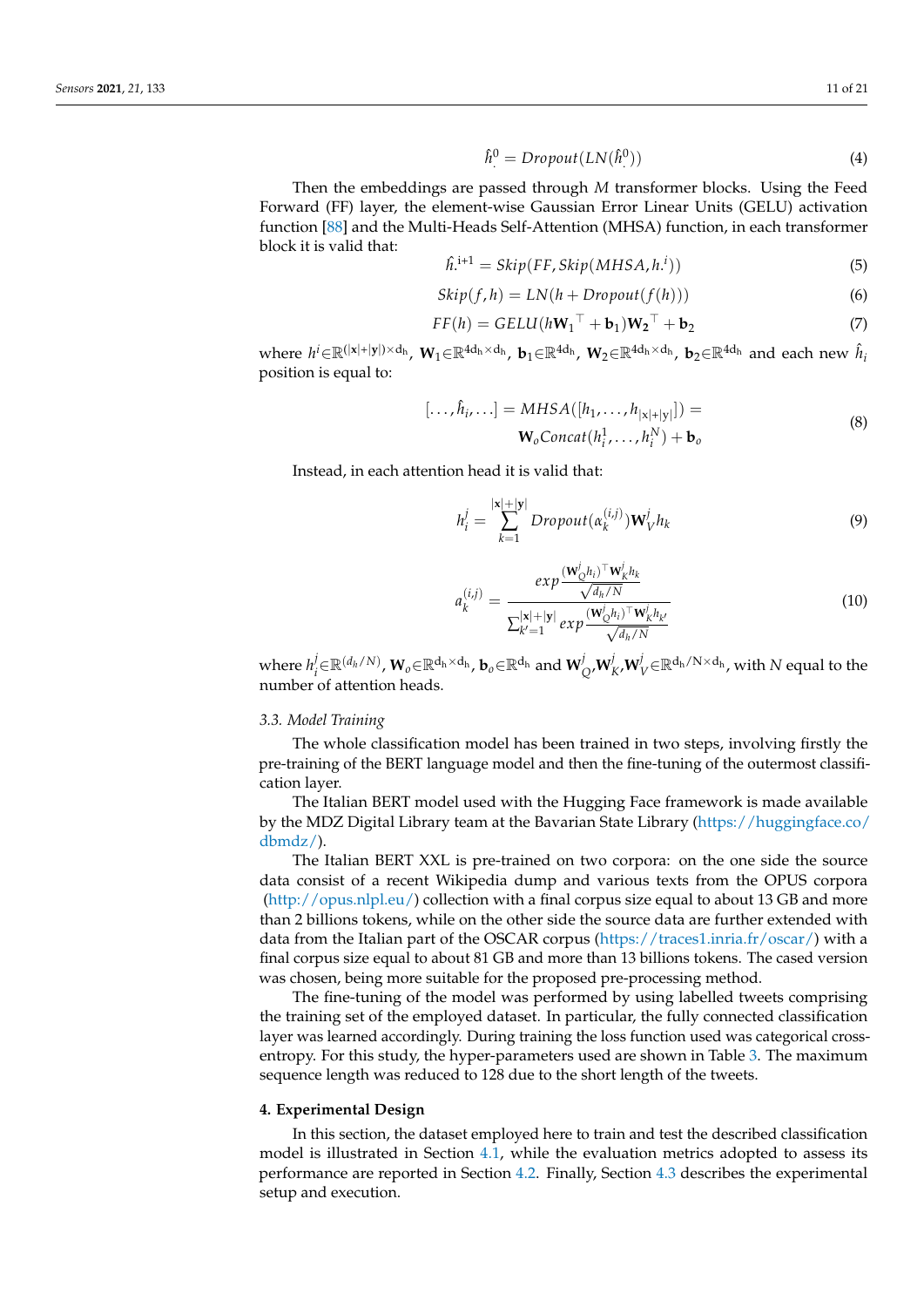## <span id="page-11-0"></span>*4.1. Data Set*

In order to have a comparison with the state-of-the-art on sentiment analysis, the proposed approach was tested on the most famous Italian dataset that exists in the literature, the SENTIPOLC 2016, also having the possibility of comparison with the state-of-the-art and in particular with AlBERTo [\[13\]](#page-16-12), which is essentially an Italian BERT model trained from scratch directly on a corpora of tweets. In detail, this dataset was built from the following corpora:

- 1. TW-SENTIPOLC14 [\[89\]](#page-20-3);
- 2. TWitterBuonaScuola [\[90\]](#page-20-4);
- 3. Tweets selected from the TWITA 2015 collection [\[91\]](#page-20-5);
- 4. Tweets collected in the context of the EVALITA 2016 NEEL-IT Task [\[92\]](#page-20-6).

In particular, starting from the listed datasets, SENTIPOLC 2016 was reorganized in order to be a uniform corpus of tweets with respect to the new annotation guidelines specifically prepared for the tasks scheduled during the Evalita 2016 SENTIPOLC Task [\[17\]](#page-16-16), which were:

- Task 1: Subjectivity Classification. It was intended to verify the subjectivity and objectivity of tweets.
- Task 2: Polarity Classification. Its purpose was to verify positivity, negativity and neutrality (and their mixes) in tweets. This paper focuses on this task.
- Task 3: Irony Detection. It aimed to verify whether tweets are ironic or not.

In Table [4,](#page-11-1) the main aspects regarding the composition of the dataset, i.e., the presence of emojis, emoticons, hashtags, mentions and urls in tweets, are shown.

| Characteristic | Train | <b>Test</b> |  |
|----------------|-------|-------------|--|
| Emoji          | 157   | 145         |  |
| Emoticon       | 320   | 20          |  |
| Hashtag        | 5417  | 2180        |  |
| Mention        | 3138  | 1564        |  |
| Other          | 1468  | 464         |  |
| URL            | 2314  | 956         |  |

<span id="page-11-1"></span>**Table 4.** SENTIPOLC 2016 dataset composition.

Within the adopted annotation scheme there are six tags: *iro* (ironic), *lneg* (literally negative), *lpos* (literally positive), *oneg* (overall negative), *opos* (overall positive) and *subj* (subjective) but, for the purposes of this article, only *oneg* and *opos* tags are considered. These tags assume a value 0 or 1 respectively in the absence or presence of the relative sentiment.

In this work, overall sentiment is analyzed; therefore, two classification tasks are considered, one detecting the presence of positive sentiment, where the output *opos* could be class 1 if positive sentiment is detected, or class 0 otherwise; in the other task, the output *oneg* could be class 1 if negative sentiment is detected, or class 0 otherwise. As a consequence, for *opos* class 1 means positive or mixed sentiment, and class 0 means neutral or negative sentiment, while for *oneg* class 1 means negative or mixed sentiment, and class 0 means neutral or positive sentiment. Table [5](#page-12-2) reports the labels' distribution.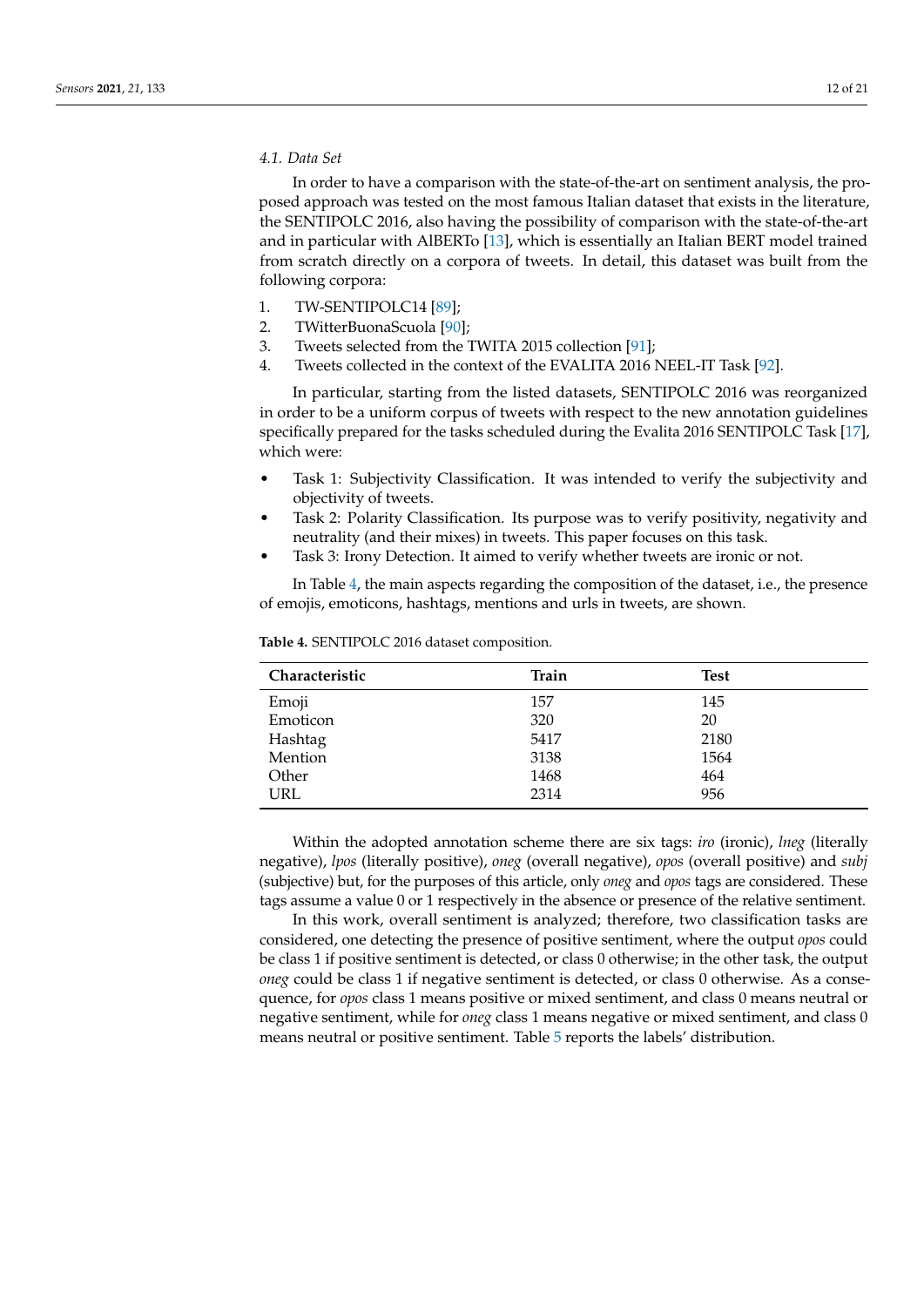|          | Combination | <b>Resulting Sentiment</b> | Train | Test |  |  |
|----------|-------------|----------------------------|-------|------|--|--|
| oneg     | opos        |                            |       |      |  |  |
| $\Omega$ |             | Neutral                    | 2816  | 914  |  |  |
| $\theta$ |             | Positive                   | 1611  | 316  |  |  |
|          | U           | Negative                   | 2543  | 734  |  |  |
|          |             | Mixed                      | 440   | 36   |  |  |

<span id="page-12-2"></span>**Table 5.** Label distribution.

#### <span id="page-12-0"></span>*4.2. Metrics*

According to the official evaluation system presented at EVALITA 2016 [\[17\]](#page-16-16), positive and negative polarities are evaluated here independently as two separate classification tasks and, for each task, the precision  $P(11)$  $P(11)$ , the recall  $R(12)$  $R(12)$  and the  $F_1$  score [\(13\)](#page-12-5) are computed. Since it is necessary to indicate the *F*<sup>1</sup> score both for class 0 and class 1 and in order to avoid an unclear notation, the 0 and 1 subscripts will be used for this purpose, assuming that the  $F_1$  score will continue to be used, both in the case of  $F_0$  notation (not to be confused with  $F_0$  score) and in the case of  $F_1$  notation. In detail:

<span id="page-12-3"></span>
$$
P_c^p = \frac{correct_c^p}{assigned_c^p}
$$
 (11)

<span id="page-12-4"></span>
$$
R_c^p = \frac{correct_c^p}{total_c^p} \tag{12}
$$

<span id="page-12-5"></span>
$$
F_c^p = 2 \frac{P_c^p R_c^p}{P_c^p + R_c^p}
$$
 (13)

where *p* indicates the polarity, both positive (it will be indicated as *pos*) and negative (it will be indicated as  $neg$ , while *c* stands for the considered class (0 or 1). Moreover, the  $F_1$  score [\(14\)](#page-12-6) for each task is computed as the average of the *F*<sup>1</sup> scores of the respective pair of classes:

<span id="page-12-6"></span>
$$
F^p = \frac{F_0^p + F_1^p}{2} \tag{14}
$$

Finally, the overall *F*<sup>1</sup> score [\(15\)](#page-12-7) is given by the average of the *F*<sup>1</sup> scores relative to the two polarities:

<span id="page-12-7"></span>
$$
F = \frac{F^{pos} + F^{neg}}{2} \tag{15}
$$

#### <span id="page-12-1"></span>*4.3. Experiments Execution*

In order to evaluate the effectiveness of the pre-processing step within the whole pipeline, different experiments were conducted by including this step or not. In particular, three experiments were performed with each configuration, to average fluctuations due to intrinsic randomness of results.

Each experiment was performed as follows. The training part of the dataset described in Section [4.1](#page-11-0) was first pre-processed and then used to feed the model fine-tuning, as described in Section [3.3.](#page-10-1) Two models were fine-tuned for each experiment, i.e., the models to detect positive and negative sentiments. Fine-tuning was executed on an IBM POWER9 cluster with NVIDIA V100 GPUs. Then, each tweet of the test set of the employed dataset was eventually pre-processed and fed to the model, and the official evaluation system [\(https:](https://github.com/evalita2016/data/blob/master/sentipolc/sentipolc16_evaluation.zip) [//github.com/evalita2016/data/blob/master/sentipolc/sentipolc16\\_evaluation.zip\)](https://github.com/evalita2016/data/blob/master/sentipolc/sentipolc16_evaluation.zip) released with the SENTIPOLC 2016 dataset was used to compute the metrics described in Section [4.2.](#page-12-0) The values obtained for each of the metrics by repeated experiments with the same configuration were averaged, and the mean values are reported as results.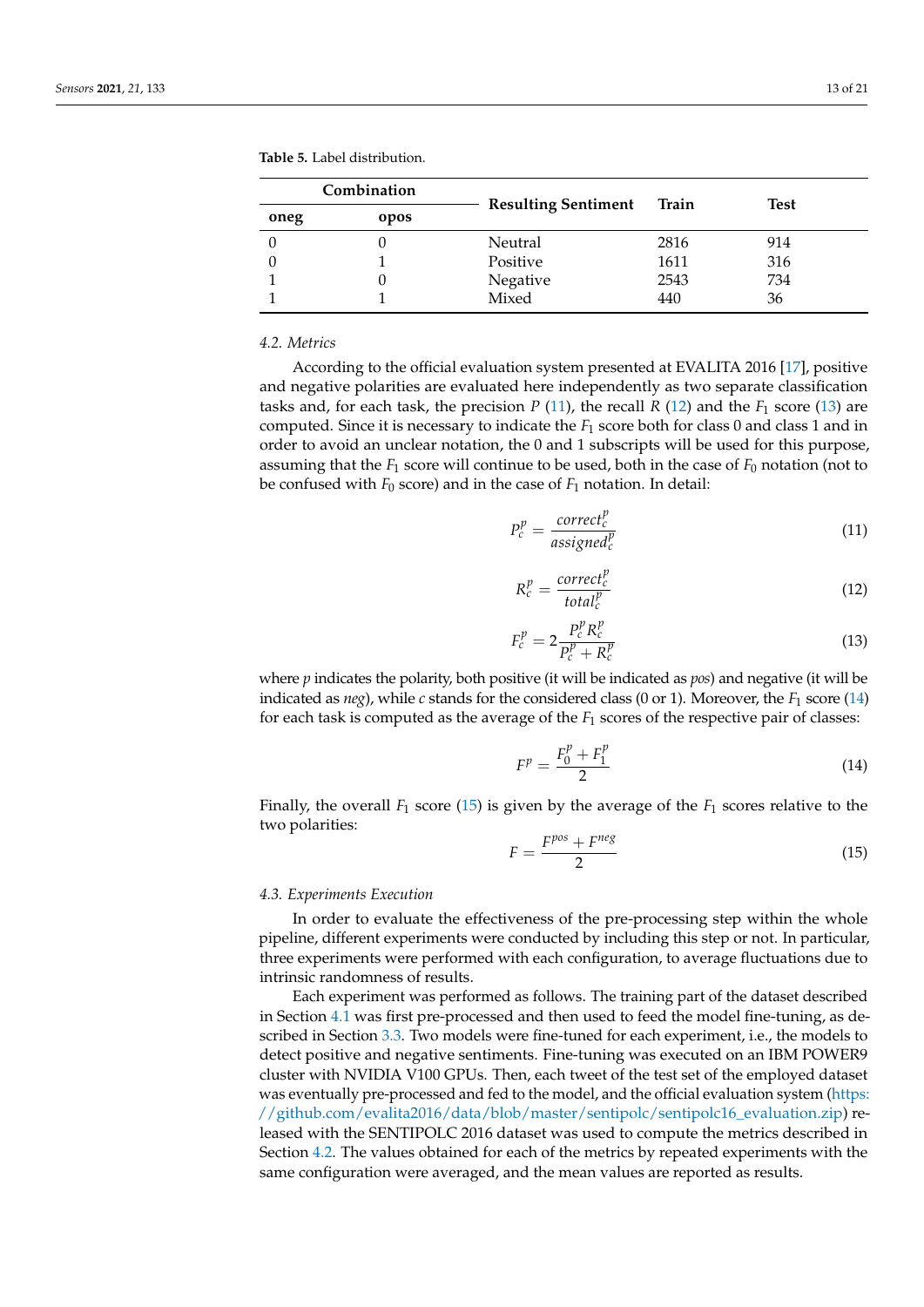## <span id="page-13-0"></span>**5. Results and Discussion**

In order to compare the results of the proposed approach with the state-of-the-art systems described in Section [2.3,](#page-5-0) a summary of the scores is reported in Table [6.](#page-13-1) *F*<sup>1</sup> scores obtained by the different systems for the classification of both positive and negative sentiments are listed, as well as the combined  $F_1$  score.

In addition to AlBERTo and to the participants in the challenge, we have also included the results of further systems: the CNN-based system by Deriu and Cieliebak [\[77\]](#page-19-11), the LSTM-based system by Mattei et al. [\[81\]](#page-19-15) and the multilingual BERT-based system by Magnini et al. [\[82\]](#page-19-16).

The proposed approach allows to obtain an improvement compared to the best system, i.e., AlBERTo, in the order of almost 3% on average, showing the effectiveness of the procedure without a pre-training directly on tweets. The reason is to be found in two main and closely interrelated issues: (1) the use of a version of BERT that has enjoyed an extremely large pre-training corpus, due to the choice to use plain text instead of a collection of tweets, and (2) the use of a set of pre-processing procedures that have added, to classical transformations performed on the source text, the conversion of emojis and emoticons: consequently, all of the conveyed sentiment has been transferred into plain text, i.e., the best representation for being processed by the pre-trained version of BERT used here.

<span id="page-13-1"></span>**Table 6.** State-of-the-art comparison.

| System                 | Fpos   | F <sub>neg</sub> | F      |
|------------------------|--------|------------------|--------|
| Proposed System        | 0.7381 | 0.7620           | 0.7500 |
| <b>AIBERTO</b>         | 0.7155 | 0.7291           | 0.7223 |
| LSTM-based [81]        | 0.6600 | 0.7360           | 0.6980 |
| CNN-based [77]         | 0.6529 | 0.7128           | 0.6828 |
| UniPI.2.c              | 0.6850 | 0.6426           | 0.6638 |
| Unitor.1.u             | 0.6354 | 0.6885           | 0.6620 |
| Unitor.2.u             | 0.6312 | 0.6838           | 0.6575 |
| ItaliaNLP.1.c          | 0.6265 | 0.6743           | 0.6504 |
| Multilingual BERT [82] |        |                  | 0.5217 |

In confirmation of these results, an ablation study was performed, first disabling the pre-processing step, thus using only the BERT classification model, and successively enabling both the pre-processing step and the BERT classification model.

The results of this ablation study are detailed in Table [7,](#page-13-2) for positive and negative polarity, with values of precision *P*, recall *R* and *F*<sup>1</sup> score for both classes 0 and 1.

<span id="page-13-2"></span>**Table 7.** Classification results.

| Model                          | $P_0^{pos}$ | $R_0^{pos}$ | $F_0^{pos}$ | $P_1^{pos}$ | $R_1^{pos}$ | $F_1^{pos}$ | Fpos      |
|--------------------------------|-------------|-------------|-------------|-------------|-------------|-------------|-----------|
| <b>BERT</b>                    | 0.9172      | 0.8871      | 0.9019      | 0.5419      | 0.6250      | 0.5805      | 0.7412    |
| Pre-processing + BERT $0.9262$ |             | 0.8618      | 0.8928      | 0.5125      | 0.6780      | 0.5833      | 0.7381    |
| Model                          | $P_0^{neg}$ | $R_0^{neg}$ | $F_0^{neg}$ | $P_1^{neg}$ | $R_1^{neg}$ | $F_1^{neg}$ | $F^{neg}$ |
| <b>BERT</b>                    | 0.7639      | 0.9285      | 0.8382      | 0.8257      | 0.5416      | 0.6541      | 0.7461    |
| Pre-processing + BERT $0.7759$ |             | 0.9295      | 0.8458      | 0.8358      | 0.5710      | 0.6782      | 0.7620    |

In detail, it is possible to note that the usage of both the pre-processing procedures and the BERT classification model allows to obtain, on the one hand, better precision and lower recall for class 0 and, on the other hand, lower precision and better recall for class 1, related to the positive case. This suggests that the proposed pre-processing influences the classification of positive sentiment by increasing the number of tweets in which positive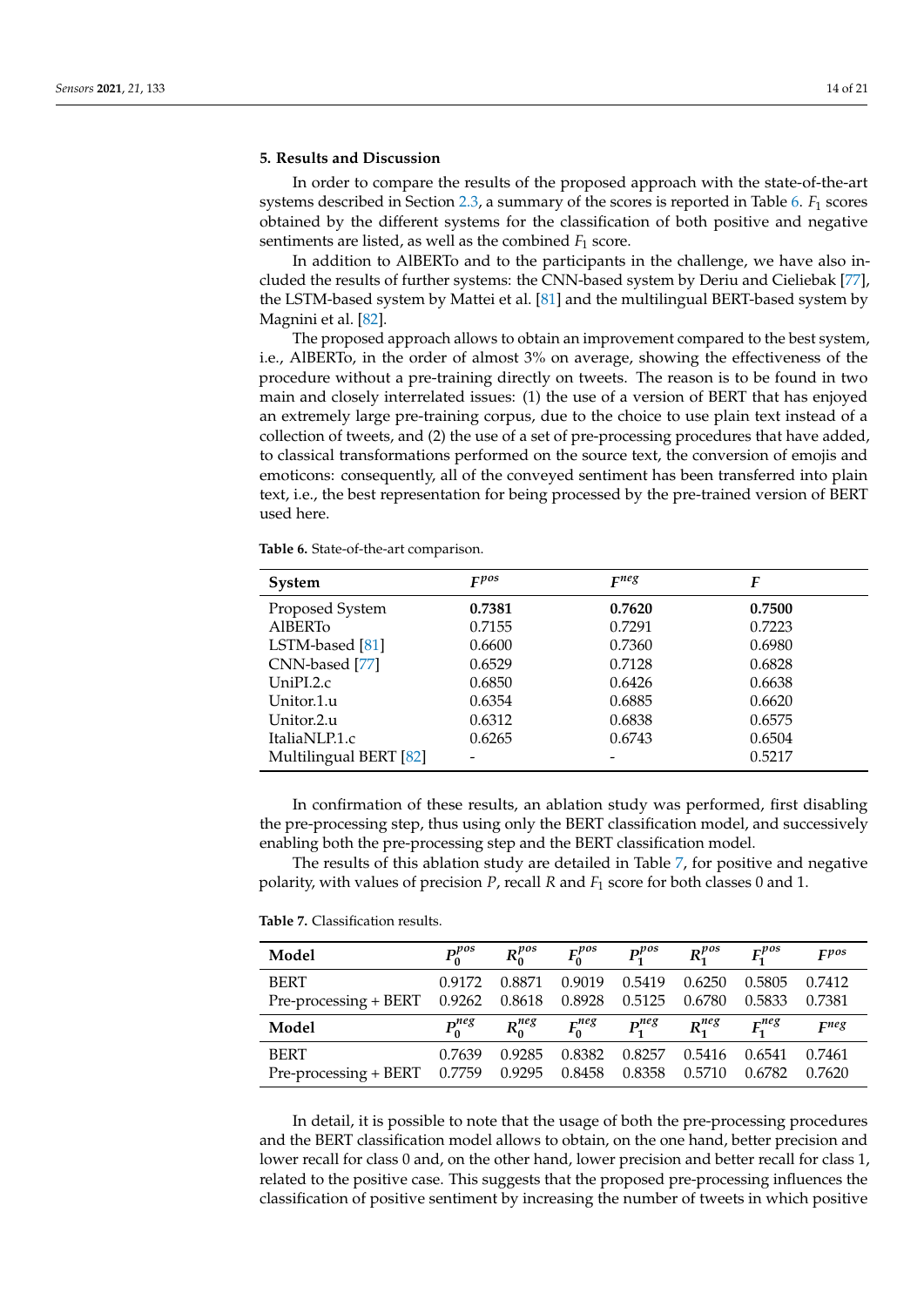characteristics are detected. Instead, for the negative case, results obtained are appreciably better than using only the BERT classification model. In particular, a better precision and a comparable recall for class 0 and a comparable precision and a better recall for class 1 can be achieved. This means that the proposed pre-processing procedures influence the classification of negative sentiment by correctly identifying the presence of negative characteristics, which are not identified by using only the BERT classification model.

Summarizing, the combined  $F_1$  score of only BERT is equal to  $F = 0.7437$ , and the average  $F_1$  obtained in the three experiments with pre-processed tweets is  $F = 0.7500$ . Furthermore, the standard deviation among the three experiments below each reported media is equal to 0.0018. A two-tailed t-test with  $\alpha = 0.05$  revealed that the result using only BERT was significantly improved by using the proposed pre-processing.

In the following, some examples of tweets that were incorrectly classified by using only the BERT classification model and correctly classified by the model that also uses the proposed pre-processing procedures are reported: the latter allows a better structuring of the tweets that is closer to the plain text and therefore is better managed by the the BERT classification model. In detail, considering the following tweet:

*Alla 'Buona scuola' noi rispondiamo con la 'Vera scuola'! #noallabuonascuola #laverascuola*

(*To the 'Good school' we respond with the 'True school'! #noallabuonascuola #laverascuola*)

It is possible to see how, without any pre-processing, the hashtags are classified as unknown words, giving no contribution to the classification; the model is fooled by the word "Buona" ("Good") and classifies the tweet with class 1 for positive sentiment and 0 for negative sentiment. Conversely, after pre-processing, the tweet becomes:

*Alla 'Buona scuola' noi rispondiamo con la 'Vera scuola'! <no alla buona scuola> <la vera scuola>*

(*To the 'Good school' we respond with the 'True school'! <no to good school> <the real school>*)

In the hashtag, the presence of the word "no" near the word "buona" ("good") inverts the sense of the latter word, influencing the classification: this time the model classifies the tweet with class 0 for positive sentiment and 1 for negative sentiment. Another example is the following:

*#AndreaColletti #M5S: #Riforma della #prescrizione https://t.co/iRMQ3x5rwf #Incalza #TuttiInGalera #ersistema #terradeifuochi*

(*#AndreaColletti #M5S: #Reformation of the #prescription https://t.co/iRMQ3x5rwf #Pressing #AllInJail #thesystem #fireland*)

Classified as neutral (0 for both polarities) by BERT, since it is entirely composed of hashtags not encountered during training (except for the "#M5S" that however does not give any contribution of polarity). The pre-processing transforms the tweet as follows:

*<Andrea Colletti> <M5S>: <Riforma> della <prescrizione> url <Incalza> <Tutti In Galera> <er sistema> <terra dei fuochi>*

(*<Andrea Colletti> <M5S>: <Reformation> of the <prescription> url <Pressing> <All In Jail> <the system> <fire land>*)

Where the phrases "Tutti In Galera" ("All in Jail") and "terra dei fuochi" ("fire land") are correctly understood: in fact the model correctly identifies the negative sentiment of the tweet and classifies it as class 1 for negative polarity. Another example highlights the advantages of translating emojis:

*#Roma #PiazzaDiSpagna pochi minuti fa 123456. #NoComment #RomaFeyenoord http://t.co/2F1YtLNc8z*

(*#Roma #PiazzaDiSpagna few minutes ago 123456. #NoComment #RomaFeyenoord http://t.co/2F1YtLNc8z*)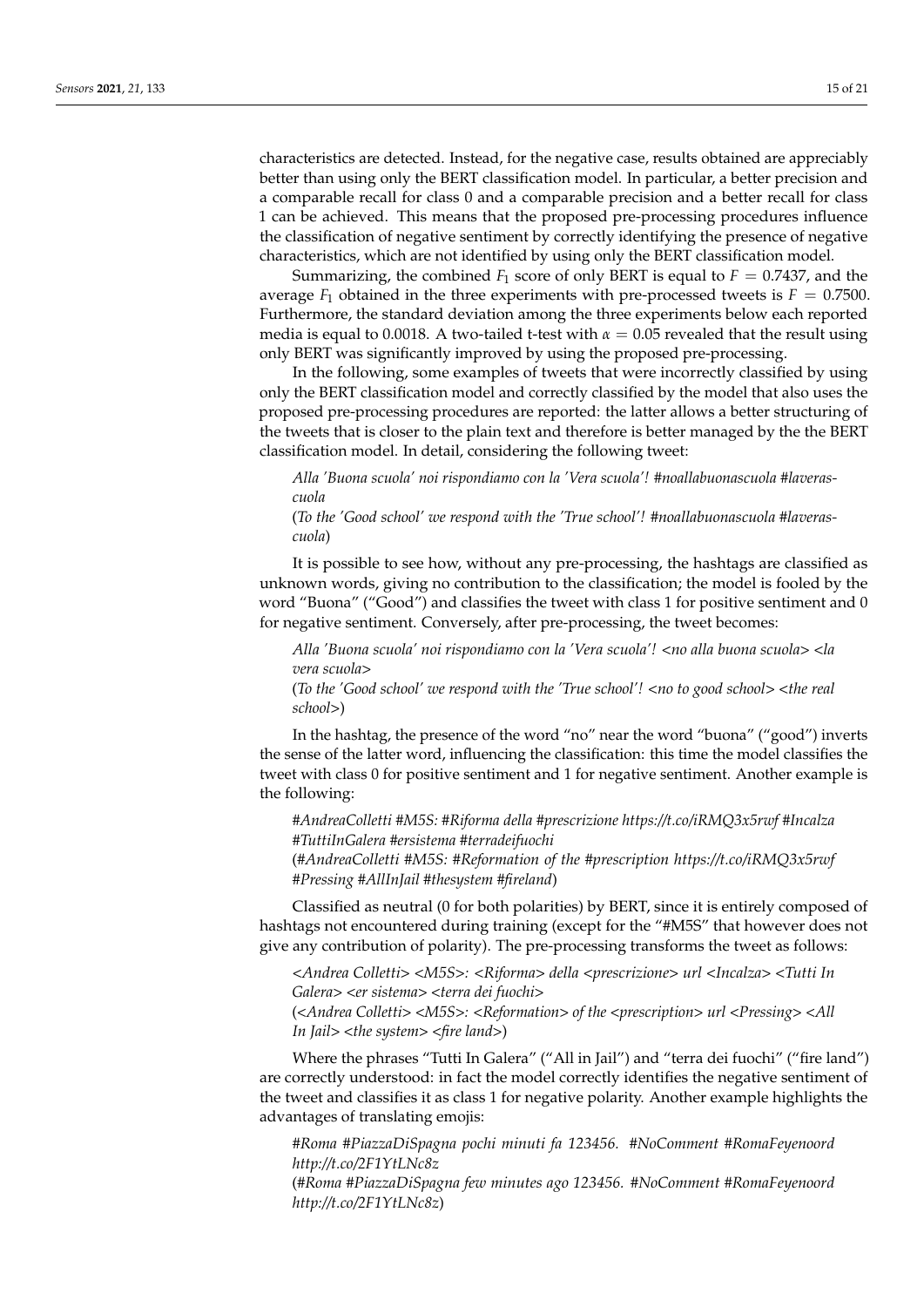Is classified as neutral (0 for both polarities) by only BERT, since the emoji is an unknown word. By applying the pre-processing step, the tweet is changed to:

*<Roma> <Piazza Di Spagna> pochi minuti fa Faccina Arrabbiata. <No Comment> <Roma Feyenoord> url* (*<Rome> <Piazza Di Spagna> a few minutes ago Angry Face. <No Comment> <Roma*

*Feyenoord> url*) Where the insertion of the text "Faccina Arrabbiata" ("Pouting Face") in place of the emoji expresses the negative feeling associated with it and, as a consequence, the model

#### <span id="page-15-0"></span>**6. Conclusions**

classifies the tweet as class 1 for negative polarity.

The objective of this work was the introduction of an effective approach based on the BERT language model for Twitter sentiment analysis. It was arranged in the form of a two-step pipeline, where the first step involved a series of pre-processing procedures to transform Twitter jargon, including emojis and emoticons, into plain text, and the second step exploited a version of BERT, which was pre-trained on plain text, to fine-tune and classify the tweets with respect to their polarity. The use of language models pretrained on plain texts rather than on tweets was motivated by the necessity to address two critical issues shown by the scientific literature, namely (1) pre-trained language models are widely available in many languages, avoiding the time-consuming and resourceintensive model training directly on tweets from scratch, allowing to focus only on their fine-tuning; (2) available plain text corpora are larger than tweet-only ones, allowing for better performance. A case study describing the application of this approach to the Italian language was presented. The results revealed notable improvements in sentiment classification performance, both with respect to other state-of-the-art systems and with respect to the usage of only the BERT classification model. Even though the approach was assessed for the Italian language, its strength relies on its generalizability to other languages other than Italian, thanks to pre-processing procedures that are language-independent or easily re-applicable to other languages, and the usage of pre-trained language models, which exist for many languages and, thus, do not require the time-consuming and resourceintensive model retraining directly on big corpora of tweets to be performed. Given these considerations, the approach has a general basis from a methodological perspective and can be proficiently applied also to other languages.

Future work will be directed to investigate the specific contributions of each preprocessing procedure, as well as other settings associated with the tuning, so as to further characterize the language model for the purposes of sentiment classification. Moreover, possible future extensions of this work include the application of the proposed approach for similar sentiment-related tasks like irony detection and subjectivity classification, in order to validate its effectiveness with particular focus on the pre-processing step. Finally, the proposed approach will also be tested and assessed with respect to other datasets, languages and social media sources, such as Facebook posts, in order to further estimate its applicability and generalizability.

**Author Contributions:** Conceptualization, M.P. and M.E.; formal analysis, M.P. and M.E.; investigation, M.P.; methodology, M.P., M.V., R.C. and M.E.; project administration, M.E.; software, M.P. and M.V.; supervision, M.E.; validation, M.P.; writing—original draft preparation, M.P. and R.C.; writing—review and editing, M.P., M.V., R.C. and M.E. All authors have read and agreed to the published version of the manuscript.

**Funding:** This research received no external funding.

**Institutional Review Board Statement:** Not applicable.

**Informed Consent Statement:** Not applicable.

**Data Availability Statement:** The data presented in this study are openly available at [http://www.](http://www.di.unito.it/~tutreeb/sentipolc-evalita16/data.html) [di.unito.it/~tutreeb/sentipolc-evalita16/data.html.](http://www.di.unito.it/~tutreeb/sentipolc-evalita16/data.html)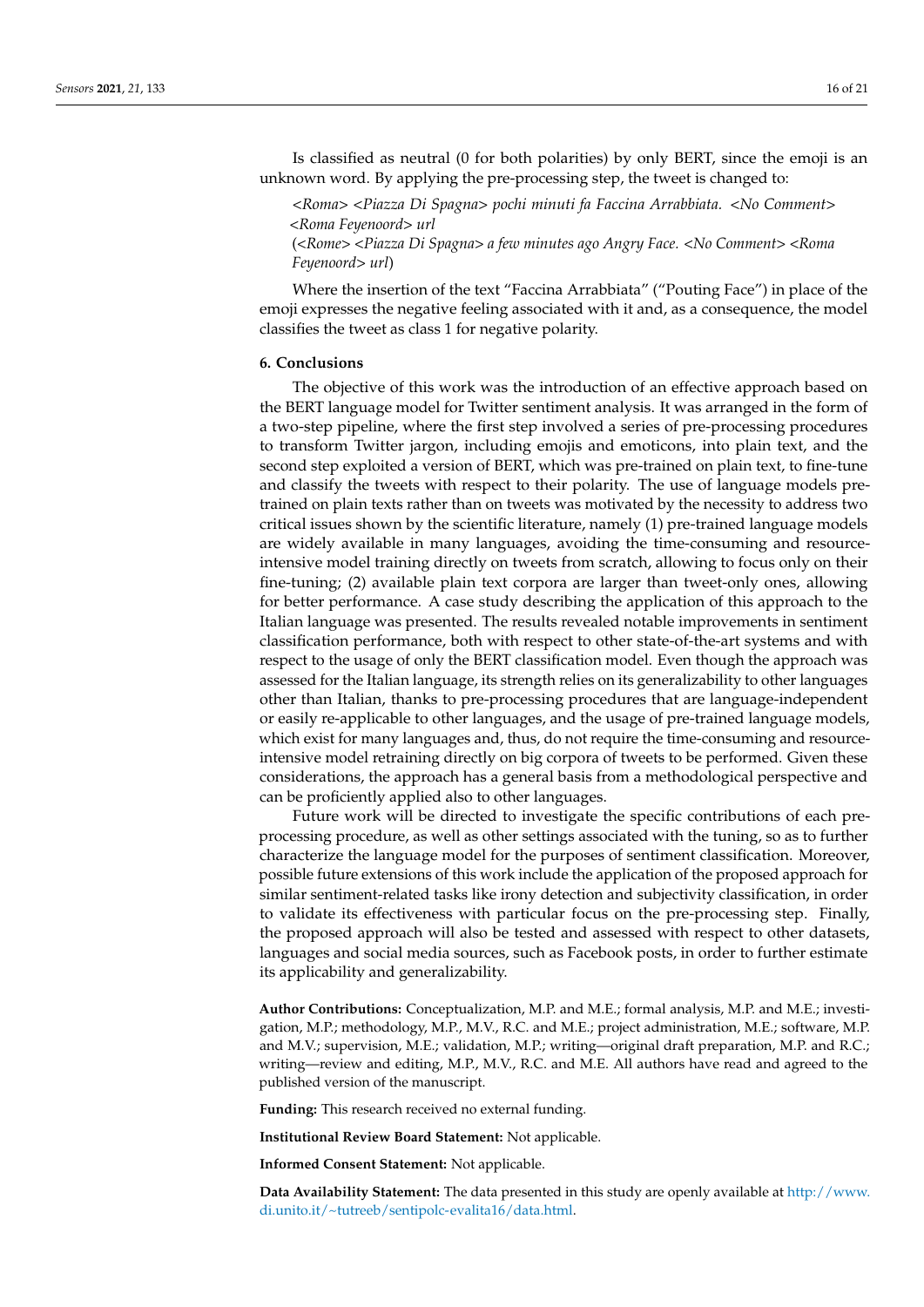**Acknowledgments:** This work was partially supported by the Italian project "IDEHA—Innovation for Data Elaboration in Heritage Areas" funded by PON "Ricerca e Innovazione" 2014–2020.

**Conflicts of Interest:** The authors declare no conflict of interest.

## **References**

- <span id="page-16-0"></span>1. Araque, O.; Corcuera-Platas, I.; Sánchez-Rada, J.F.; Iglesias, C.A. Enhancing deep learning sentiment analysis with ensemble techniques in social applications. *Expert Syst. Appl.* **2017**, *77*, 236–246. [\[CrossRef\]](http://dx.doi.org/10.1016/j.eswa.2017.02.002)
- <span id="page-16-1"></span>2. Becken, S.; Stantic, B.; Chen, J.; Alaei, A.R.; Connolly, R.M. Monitoring the environment and human sentiment on the Great Barrier Reef: assessing the potential of collective sensing. *J. Environ. Manag.* **2017**, *203*, 87–97. [\[CrossRef\]](http://dx.doi.org/10.1016/j.jenvman.2017.07.007) [\[PubMed\]](http://www.ncbi.nlm.nih.gov/pubmed/28779604)
- <span id="page-16-2"></span>3. Thet, T.T.; Na, J.; Khoo, C.S.G. Aspect-based sentiment analysis of movie reviews on discussion boards. *J. Inf. Sci.* **2010**, *36*, 823–848. [\[CrossRef\]](http://dx.doi.org/10.1177/0165551510388123)
- <span id="page-16-3"></span>4. Bakshi, R.K.; Kaur, N.; Kaur, R.; Kaur, G. Opinion mining and sentiment analysis. In Proceedings of the 2016 3rd International Conference on Computing for Sustainable Global Development (INDIACom), New Delhi, India, 16–18 March 2016; pp. 452–455.
- <span id="page-16-4"></span>5. Liu, B. Sentiment Analysis and Subjectivity. In *Handbook of Natural Language Processing*, 2nd ed.; Indurkhya, N., Damerau, F.J., Eds.; Chapman and Hall/CRC: New York, NY, USA, 2010; pp. 627–666.
- <span id="page-16-5"></span>6. Hutto, C.J.; Gilbert, E. VADER: A Parsimonious Rule-Based Model for Sentiment Analysis of Social Media Text. In Proceedings of the Eighth International Conference on Weblogs and Social Media, ICWSM 2014, Ann Arbor, MI, USA, 1–4 June 2014; Adar, E., Resnick, P., Choudhury, M.D., Hogan, B., Oh, A.H., Eds.; The AAAI Press: Palo Alto, CA, USA, 2014.
- <span id="page-16-6"></span>7. Cristianini, N.; Shawe-Taylor, J. *An Introduction to Support Vector Machines and Other Kernel-Based Learning Methods*; Cambridge University Press: Cambridge, UK, 2010.
- <span id="page-16-7"></span>8. Chen, T.; Xu, R.; He, Y.; Wang, X. Improving sentiment analysis via sentence type classification using BiLSTM-CRF and CNN. *Expert Syst. Appl.* **2017**, *72*, 221–230. [\[CrossRef\]](http://dx.doi.org/10.1016/j.eswa.2016.10.065)
- <span id="page-16-8"></span>9. Devlin, J.; Chang, M.; Lee, K.; Toutanova, K. BERT: Pre-training of Deep Bidirectional Transformers for Language Understanding. In Proceedings of the 2019 Conference of the North American Chapter of the Association for Computational Linguistics: Human Language Technologies, NAACL-HLT 2019, Minneapolis, MN, USA, 2–7 June 2019; Burstein, J., Doran, C., Solorio, T., Eds.; Association for Computational Linguistics: Stroudsburg, PA, USA, 2019; Volume 1, pp. 4171–4186. [\[CrossRef\]](http://dx.doi.org/10.18653/v1/n19-1423)
- <span id="page-16-9"></span>10. Sun, C.; Qiu, X.; Xu, Y.; Huang, X. How to Fine-Tune BERT for Text Classification? In *Chinese Computational Linguistics-18th China National Conference, CCL 2019, Kunming, China, 18–20 October 2019*; Lecture Notes in Computer Science; Sun, M., Huang, X., Ji, H., Liu, Z., Liu, Y., Eds.; Springer: Berlin/Heidelberg, Germany, 2019; Volume 11856, pp. 194–206. [\[CrossRef\]](http://dx.doi.org/10.1007/978-3-030-32381-3_16)
- <span id="page-16-10"></span>11. Azzouza, N.; Akli-Astouati, K.; Ibrahim, R. TwitterBERT: Framework for Twitter Sentiment Analysis Based on Pre-trained Language Model Representations. In *Emerging Trends in Intelligent Computing and Informatics-Data Science, Intelligent Information Systems and Smart Computing, International Conference of Reliable Information and Communication Technology, IRICT 2019, Johor, Malaysia, 22–23 September 2019*; Saeed, F., Mohammed, F., Gazem, N., Eds.; Springer: Berlin/Heidelberg, Germany, 2019; Volume 1073, pp. 428–437. [\[CrossRef\]](http://dx.doi.org/10.1007/978-3-030-33582-3_41)
- <span id="page-16-11"></span>12. Nguyen, D.Q.; Vu, T.; Nguyen, A.T. BERTweet: A pre-trained language model for English Tweets. In *Proceedings of the 2020 Conference on Empirical Methods in Natural Language Processing: System Demonstrations, EMNLP 2020-Demos, Online, 16–20 November 2020*; Liu, Q., Schlangen, D., Eds.; Association for Computational Linguistics: Stroudsburg, PA, USA, 2020; pp. 9–14.
- <span id="page-16-12"></span>13. Polignano, M.; Basile, P.; de Gemmis, M.; Semeraro, G.; Basile, V. AlBERTo: Italian BERT Language Understanding Model for NLP Challenging Tasks Based on Tweets. In Proceedings of the Sixth Italian Conference on Computational Linguistics, Bari, Italy, 13–15 November 2019; Bernardi, R., Navigli, R., Semeraro, G., Eds.; Volume 2481.
- <span id="page-16-13"></span>14. González, J.; Moncho, J.A.; Hurtado, L.; Pla, F. ELiRF-UPV at TASS 2020: TWilBERT for Sentiment Analysis and Emotion Detection in Spanish Tweets. In Proceedings of the Iberian Languages Evaluation Forum (IberLEF 2020) co-located with 36th Conference of the Spanish Society for Natural Language Processing (SEPLN 2020), Málaga, Spain, 23 September 2020; Cumbreras, M.Á.G., Gonzalo, J., Cámara, E.M., Martínez-Unanue, R., Rosso, P., Zafra, S.M.J., Zambrano, J.A.O., Miranda, A., Zamorano, J.P., Gutiérrez, Y., et al., Eds.; Volume 2664, pp. 179–186.
- <span id="page-16-14"></span>15. Ángel González, J.; Hurtado, L.F.; Pla, F. TWilBert: Pre-trained deep bidirectional transformers for Spanish Twitter. *Neurocomputing* **2020**. [\[CrossRef\]](http://dx.doi.org/10.1016/j.neucom.2020.09.078)
- <span id="page-16-15"></span>16. Thakkar, G.; Pinnis, M. Pretraining and Fine-Tuning Strategies for Sentiment Analysis of Latvian Tweets. In *Human Language Technologies—The Baltic Perspective-Proceedings of the Ninth International Conference Baltic HLT 2020*; IOS Press: Kaunas, Lithuania, 2020; pp. 55–61. [\[CrossRef\]](http://dx.doi.org/10.3233/FAIA200602)
- <span id="page-16-16"></span>17. Barbieri, F.; Basile, V.; Croce, D.; Nissim, M.; Novielli, N.; Patti, V. Overview of the Evalita 2016 SENTIment POLarity Classification Task. In Proceedings of the Third Italian Conference on Computational Linguistics (CLiC-it 2016) & Fifth Evaluation Campaign of Natural Language Processing and Speech Tools for Italian. Final Workshop (EVALITA 2016), Napoli, Italy, 5–7 December 2016; Basile, P., Corazza, A., Cutugno, F., Montemagni, S., Nissim, M., Patti, V., Semeraro, G., Sprugnoli, R., Eds.; Volume 1749.
- <span id="page-16-17"></span>18. Liu, B.; Zhang, L. A Survey of Opinion Mining and Sentiment Analysis. In *Mining Text Data*; Aggarwal, C.C., Zhai, C., Eds.; Springer: Berlin/Heidelberg, Germany, 2012; pp. 415–463. [\[CrossRef\]](http://dx.doi.org/10.1007/978-1-4614-3223-4_13)
- <span id="page-16-18"></span>19. Pang, B.; Lee, L.; Vaithyanathan, S. Thumbs up? Sentiment Classification using Machine Learning Techniques. In Proceedings of the 2002 Conference on Empirical Methods in Natural Language Processing, EMNLP 2002, Philadelphia, PA, USA, 6–7 July 2002; pp. 79–86. [\[CrossRef\]](http://dx.doi.org/10.3115/1118693.1118704)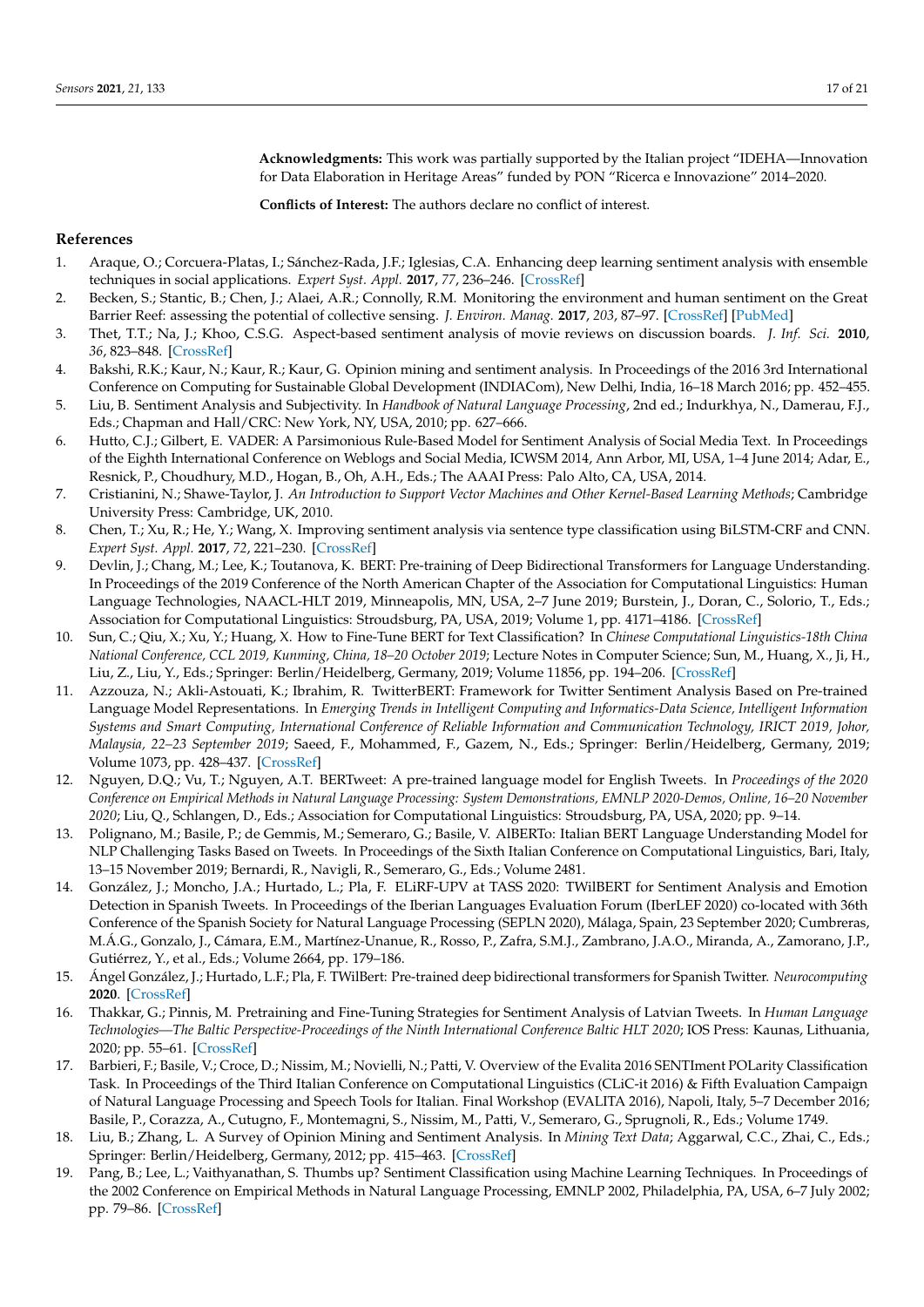- <span id="page-17-0"></span>20. Mukherjee, S.; Joshi, S. Author-Specific Sentiment Aggregation for Polarity Prediction of Reviews. In Proceedings of the Ninth International Conference on Language Resources and Evaluation, LREC 2014, Reykjavik, Iceland, 26–31 May 2014; Calzolari, N., Choukri, K., Declerck, T., Loftsson, H., Maegaard, B., Mariani, J., Moreno, A., Odijk, J., Piperidis, S., Eds.; pp. 3092–3099.
- <span id="page-17-1"></span>21. Diamantini, C.; Mircoli, A.; Potena, D. A Negation Handling Technique for Sentiment Analysis. In Proceedings of the 2016 International Conference on Collaboration Technologies and Systems, CTS 2016, Orlando, FL, USA, 31 October–4 November 2016; Smari, W.W., Natarian, J., Eds.; pp. 188–195. [\[CrossRef\]](http://dx.doi.org/10.1109/CTS.2016.0048)
- <span id="page-17-2"></span>22. Perikos, I.; Hatzilygeroudis, I. Aspect based sentiment analysis in social media with classifier ensembles. In Proceedings of the 16th IEEE/ACIS International Conference on Computer and Information Science, ICIS 2017, Wuhan, China, 24–26 May 2017; Zhu, G., Yao, S., Cui, X., Xu, S., Eds.; pp. 273–278. [\[CrossRef\]](http://dx.doi.org/10.1109/ICIS.2017.7960005)
- <span id="page-17-3"></span>23. Pota, M.; Esposito, M.; Pietro, G.D. A Forward-Selection Algorithm for SVM-Based Question Classification in Cognitive Systems. In Proceedings of the Intelligent Interactive Multimedia Systems and Services 2016, KES IIMSS 2016, Puerto de la Cruz, Tenerife, Spain, 15–17 June 2016; Pietro, G.D., Gallo, L., Howlett, R.J., Jain, L.C., Eds.; pp. 587–598. [\[CrossRef\]](http://dx.doi.org/10.1007/978-3-319-39345-2_52)
- <span id="page-17-4"></span>24. Manning, C.D.; Raghavan, P.; Schütze, H. *Introduction to Information Retrieval*; Cambridge University Press: Cambridge, UK, 2008. [\[CrossRef\]](http://dx.doi.org/10.1017/CBO9780511809071)
- <span id="page-17-5"></span>25. Berger, A.L.; Pietra, S.D.; Pietra, V.J.D. A Maximum Entropy Approach to Natural Language Processing. *Comput. Linguistics* **1996**, *22*, 39–71.
- <span id="page-17-6"></span>26. Pota, M.; Fuggi, A.; Esposito, M.; Pietro, G.D. Extracting Compact Sets of Features for Question Classification in Cognitive Systems: A Comparative Study. In Proceedings of the 10th International Conference on P2P, Parallel, Grid, Cloud and Internet Computing, 3PGCIC 2015, Krakow, Poland, 4–6 November 2015; Xhafa, F., Barolli, L., Messina, F., Ogiela, M.R., Eds.; pp. 551–556. [\[CrossRef\]](http://dx.doi.org/10.1109/3PGCIC.2015.118)
- <span id="page-17-7"></span>27. Thelwall, M.; Buckley, K.; Paltoglou, G.; Cai, D.; Kappas, A. Sentiment in short strength detection informal text. *J. Assoc. Inf. Sci. Technol.* **2010**, *61*, 2544–2558. [\[CrossRef\]](http://dx.doi.org/10.1002/asi.21416)
- <span id="page-17-8"></span>28. Zhang, L.; Wang, S.; Liu, B. Deep learning for sentiment analysis: A survey. *Wiley Interdiscip. Rev. Data Min. Knowl. Discov.* **2018**, *8*, e1253. [\[CrossRef\]](http://dx.doi.org/10.1002/widm.1253)
- <span id="page-17-9"></span>29. Mikolov, T.; Sutskever, I.; Chen, K.; Corrado, G.S.; Dean, J. Distributed Representations of Words and Phrases and their Compositionality. In Proceedings of the Advances in Neural Information Processing Systems 26: 27th Annual Conference on Neural Information Processing Systems 2013, Lake Tahoe, NV, USA, 5–8 December 2013; pp. 3111–3119.
- <span id="page-17-10"></span>30. Ali, F.; El-Sappagh, S.H.A.; Islam, S.M.R.; Ali, A.; Attique, M.; Imran, M.; Kwak, K. An intelligent healthcare monitoring framework using wearable sensors and social networking data. *Future Gener. Comput. Syst.* **2021**, *114*, 23–43. [\[CrossRef\]](http://dx.doi.org/10.1016/j.future.2020.07.047)
- <span id="page-17-11"></span>31. Pennington, J.; Socher, R.; Manning, C.D. Glove: Global Vectors for Word Representation. In Proceedings of the 2014 Conference on Empirical Methods in Natural Language Processing, Doha, Qatar, 25–29 October 2014; Moschitti, A., Pang, B., Daelemans, W., Eds.; pp. 1532–1543. [\[CrossRef\]](http://dx.doi.org/10.3115/v1/d14-1162)
- <span id="page-17-12"></span>32. Cao, K.; Rei, M. A Joint Model for Word Embedding and Word Morphology. In Proceedings of the 1st Workshop on Representation Learning for NLP, Rep4NLP@ACL 2016, Berlin, Germany, 11 August 2016; Blunsom, P., Cho, K., Cohen, S.B., Grefenstette, E., Hermann, K.M., Rimell, L., Weston, J., Yih, S.W., Eds.; pp. 18–26. [\[CrossRef\]](http://dx.doi.org/10.18653/v1/W16-1603)
- <span id="page-17-13"></span>33. Li, Y.; Pan, Q.; Yang, T.; Wang, S.; Tang, J.; Cambria, E. Learning Word Representations for Sentiment Analysis. *Cogn. Comput.* **2017**, *9*, 843–851. [\[CrossRef\]](http://dx.doi.org/10.1007/s12559-017-9492-2)
- <span id="page-17-14"></span>34. Yu, L.; Wang, J.; Lai, K.R.; Zhang, X. Refining Word Embeddings Using Intensity Scores for Sentiment Analysis. *IEEE ACM Trans. Audio Speech Lang. Process.* **2018**, *26*, 671–681. [\[CrossRef\]](http://dx.doi.org/10.1109/TASLP.2017.2788182)
- <span id="page-17-15"></span>35. Hao, Y.; Mu, T.; Hong, R.; Wang, M.; Liu, X.; Goulermas, J.Y. Cross-Domain Sentiment Encoding through Stochastic Word Embedding. *IEEE Trans. Knowl. Data Eng.* **2020**, *32*, 1909–1922. [\[CrossRef\]](http://dx.doi.org/10.1109/TKDE.2019.2913379)
- <span id="page-17-16"></span>36. Ali, F.; Kwak, D.; Khan, P.; El-Sappagh, S.H.A.; Ali, A.; Ullah, S.; Kim, K.; Kwak, K.S. Transportation sentiment analysis using word embedding and ontology-based topic modeling. *Knowl. Based Syst.* **2019**, *174*, 27–42. [\[CrossRef\]](http://dx.doi.org/10.1016/j.knosys.2019.02.033)
- <span id="page-17-17"></span>37. Yadav, A.; Vishwakarma, D.K. Sentiment analysis using deep learning architectures: A review. *Artif. Intell. Rev.* **2020**, *53*, 4335–4385. [\[CrossRef\]](http://dx.doi.org/10.1007/s10462-019-09794-5)
- <span id="page-17-18"></span>38. Vaswani, A.; Shazeer, N.; Parmar, N.; Uszkoreit, J.; Jones, L.; Gomez, A.N.; Kaiser, L.; Polosukhin, I. Attention is All you Need. In Proceedings of the Advances in Neural Information Processing Systems 30: Annual Conference on Neural Information Processing Systems 2017, Long Beach, CA, USA, 4–9 December 2017; Guyon, I., von Luxburg, U., Bengio, S., Wallach, H.M., Fergus, R., Vishwanathan, S.V.N., Garnett, R., Eds.; pp. 5998–6008.
- <span id="page-17-19"></span>39. Kim, Y. Convolutional Neural Networks for Sentence Classification. In Proceedings of the 2014 Conference on Empirical Methods in Natural Language Processing, EMNLP 2014, Doha, Qatar, 25–29 October 2014; pp. 1746–1751. [\[CrossRef\]](http://dx.doi.org/10.3115/v1/d14-1181)
- <span id="page-17-20"></span>40. Kalchbrenner, N.; Grefenstette, E.; Blunsom, P. A Convolutional Neural Network for Modelling Sentences. In Proceedings of the 52nd Annual Meeting of the Association for Computational Linguistics, Baltimore, MD, USA, 22–27 June 2014; pp. 655–665. [\[CrossRef\]](http://dx.doi.org/10.3115/v1/p14-1062)
- <span id="page-17-21"></span>41. Pota, M.; Esposito, M.; Pietro, G.D.; Fujita, H. Best Practices of Convolutional Neural Networks for Question Classification. *Appl. Sci.* **2020**, *10*, 4710. [\[CrossRef\]](http://dx.doi.org/10.3390/app10144710)
- <span id="page-17-22"></span>42. Pota, M.; Esposito, M. Question Classification by Convolutional Neural Networks Embodying Subword Information. In Proceedings of the 2018 International Joint Conference on Neural Networks, Rio de Janeiro, Brazil, 8–13 July 2018; pp. 1–7. [\[CrossRef\]](http://dx.doi.org/10.1109/IJCNN.2018.8489406)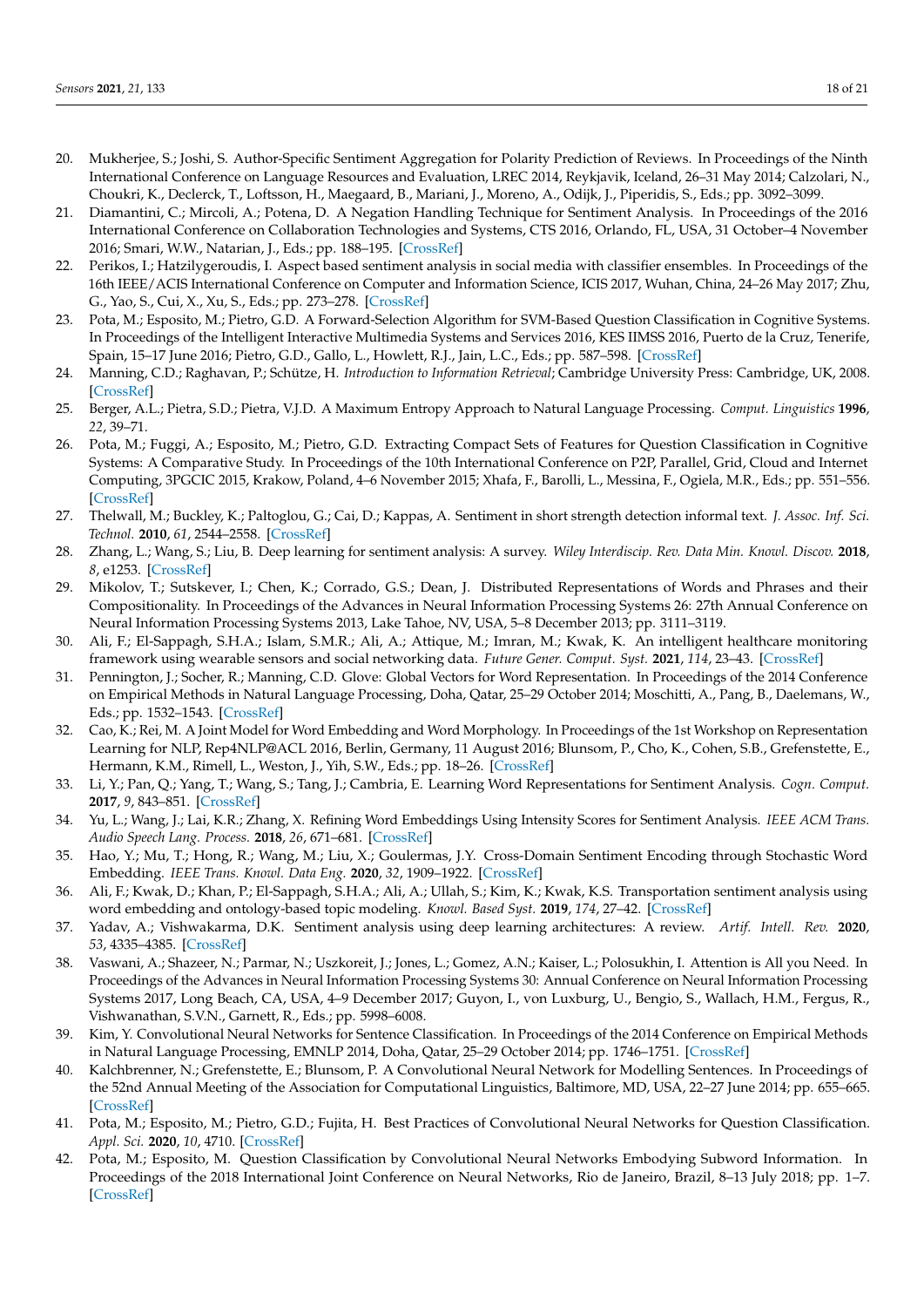- <span id="page-18-0"></span>43. Pota, M.; Esposito, M.; Palomino, M.A.; Masala, G.L. A Subword-Based Deep Learning Approach for Sentiment Analysis of Political Tweets. In Proceedings of the 32nd International Conference on Advanced Information Networking and Applications Workshops, AINA 2018 Workshops, Krakow, Poland, 16–18 May 2018; pp. 651–656. [\[CrossRef\]](http://dx.doi.org/10.1109/WAINA.2018.00162)
- <span id="page-18-1"></span>44. Socher, R.; Perelygin, A.; Wu, J.; Chuang, J.; Manning, C.D.; Ng, A.Y.; Potts, C. Recursive Deep Models for Semantic Compositionality Over a Sentiment Treebank. In Proceedings of the 2013 Conference on Empirical Methods in Natural Language Processing, Seattle, WA, USA, 18–21 October 2013; pp. 1631–1642.
- <span id="page-18-2"></span>45. Hochreiter, S.; Schmidhuber, J. Long Short-Term Memory. *Neural Comput.* **1997**, *9*, 1735–1780. [\[CrossRef\]](http://dx.doi.org/10.1162/neco.1997.9.8.1735)
- <span id="page-18-3"></span>46. Li, D.; Qian, J. Text sentiment analysis based on long short-term memory. In Proceedings of the 2016 First IEEE International Conference on Computer Communication and the Internet (ICCCI), Wuhan, China, 13–15 October 2016; pp. 471–475.
- <span id="page-18-4"></span>47. Baziotis, C.; Pelekis, N.; Doulkeridis, C. DataStories at SemEval-2017 Task 4: Deep LSTM with Attention for Message-level and Topic-based Sentiment Analysis. In Proceedings of the 10th International Workshop on Semantic Evaluation, SemEval@NAACL-HLT 2016, San Diego, CA, USA, 16–17 June 2016; pp. 747–754. [\[CrossRef\]](http://dx.doi.org/10.18653/v1/S17-2126)
- <span id="page-18-5"></span>48. Alayba, A.M.; Palade, V.; England, M.; Iqbal, R. A Combined CNN and LSTM Model for Arabic Sentiment Analysis. In Proceedings of the Machine Learning and Knowledge Extraction-Second IFIP TC 5, TC 8/WG 8.4, 8.9, TC 12/WG 12.9 International Cross-Domain Conference, CD-MAKE 2018, Hamburg, Germany, 27–30 August 2018; Holzinger, A., Kieseberg, P., Tjoa, A.M., Weippl, E.R., Eds.; Volume 11015, pp. 179–191. [\[CrossRef\]](http://dx.doi.org/10.1007/978-3-319-99740-7_12)
- <span id="page-18-6"></span>49. Howard, J.; Ruder, S. Universal Language Model Fine-tuning for Text Classification. In Proceedings of the 56th Annual Meeting of the Association for Computational Linguistics, ACL 2018, Melbourne, Australia, 15–20 July 2018; Gurevych, I., Miyao, Y., Eds.; Volume 1, pp. 328–339. [\[CrossRef\]](http://dx.doi.org/10.18653/v1/P18-1031)
- <span id="page-18-7"></span>50. Radford, A.; Narasimhan, K.; Salimans, T.; Sutskever, I. Improving Language Understanding by Generative Pre-Training. 2018. Available online: <https://openai.com/blog/language-unsupervised/> (accessed on 1 October 2020).
- <span id="page-18-8"></span>51. Nozza, D.; Bianchi, F.; Hovy, D. What the [MASK]? Making Sense of Language-Specific BERT Models. *arXiv* **2020**, arXiv:2003.02912.
- <span id="page-18-9"></span>52. Song, Y.; Wang, J.; Liang, Z.; Liu, Z.; Jiang, T. Utilizing BERT Intermediate Layers for Aspect Based Sentiment Analysis and Natural Language Inference. *arXiv* **2020**, arXiv:2002.04815.
- <span id="page-18-10"></span>53. Dashtipour, K.; Gogate, M.; Li, J.; Jiang, F.; Kong, B.; Hussain, A. A hybrid Persian sentiment analysis framework: Integrating dependency grammar based rules and deep neural networks. *Neurocomputing* **2020**, *380*, 1–10. [\[CrossRef\]](http://dx.doi.org/10.1016/j.neucom.2019.10.009)
- <span id="page-18-11"></span>54. Ombabi, A.H.; Ouarda, W.; Alimi, A.M. Deep learning CNN-LSTM framework for Arabic sentiment analysis using textual information shared in social networks. *Soc. Netw. Anal. Min.* **2020**, *10*, 53. [\[CrossRef\]](http://dx.doi.org/10.1007/s13278-020-00668-1)
- <span id="page-18-12"></span>55. Boiy, E.; Hens, P.; Deschacht, K.; Moens, M. Automatic Sentiment Analysis in On-line Text. In Proceedings of the 11th International Conference on Electronic Publishing, Vienna, Austria, 13–15 June 2007; pp. 349–360.
- <span id="page-18-13"></span>56. Danisman, T.; Alpkocak, A. Feeler: Emotion classification of text using vector space model. In Proceedings of the AISB 2008 Symposium on Affective Language in Human and Machine, Aberdeen, Scotland, UK, 1–4 April 2008; pp. 53–59.
- <span id="page-18-14"></span>57. Agrawal, A.; An, A. Unsupervised Emotion Detection from Text Using Semantic and Syntactic Relations. In Proceedings of the 2012 IEEE/WIC/ACM International Conferences on Web Intelligence, WI 2012, Macau, China, 4–7 December 2012; pp. 346–353. [\[CrossRef\]](http://dx.doi.org/10.1109/WI-IAT.2012.170)
- <span id="page-18-15"></span>58. Han, B.; Baldwin, T. Lexical Normalisation of Short Text Messages: Makn Sens a #twitter. In Proceedings of the 49th Annual Meeting of the Association for Computational Linguistics: Human Language Technologies, Proceedings of the Conference, Portland, OR, USA, 19–24 June 2011; Lin, D., Matsumoto, Y., Mihalcea, R., Eds.; pp. 368–378.
- <span id="page-18-16"></span>59. Saif, H.; Fernández, M.; He, Y.; Alani, H. On Stopwords, Filtering and Data Sparsity for Sentiment Analysis of Twitter. In Proceedings of the Ninth International Conference on Language Resources and Evaluation, LREC 2014, Reykjavik, Iceland, 26–31 May 2014; Calzolari, N., Choukri, K., Declerck, T., Loftsson, H., Maegaard, B., Mariani, J., Moreno, A., Odijk, J., Piperidis, S., Eds.; pp. 810–817.
- <span id="page-18-17"></span>60. Angiani, G.; Ferrari, L.; Fontanini, T.; Fornacciari, P.; Iotti, E.; Magliani, F.; Manicardi, S. A Comparison between Preprocessing Techniques for Sentiment Analysis in Twitter. In Proceedings of the 2nd International Workshop on Knowledge Discovery on the WEB, KDWeb 2016, Cagliari, Italy, 8–10 September 2016; Armano, G., Bozzon, A., Cristani, M., Giuliani, A., Eds.; Volume 1748.
- <span id="page-18-18"></span>61. Zhao, J.; Gui, X. Comparison Research on Text Pre-processing Methods on Twitter Sentiment Analysis. *IEEE Access* **2017**, *5*, 2870–2879. [\[CrossRef\]](http://dx.doi.org/10.1109/ACCESS.2017.2672677)
- <span id="page-18-19"></span>62. Strohm, F. *The Impact of Intensifiers, Diminishers and Negations on Emotion Expressions*; Universitätsbibliothek der Universität Stuttgart: Stuttgart, Germany, 2017.
- <span id="page-18-20"></span>63. Gratian, V.; Haid, M. BrainT at IEST 2018: Fine-tuning Multiclass Perceptron For Implicit Emotion Classification. In Proceedings of the 9th Workshop on Computational Approaches to Subjectivity, Sentiment and Social Media Analysis, WASSA@EMNLP 2018, Brussels, Belgium, 31 October 2018; Balahur, A., Mohammad, S.M., Hoste, V., Klinger, R., Eds.; pp. 243–247. [\[CrossRef\]](http://dx.doi.org/10.18653/v1/w18-6235)
- <span id="page-18-21"></span>64. Pecar, S.; Farkas, M.; Simko, M.; Lacko, P.; Bieliková, M. NL-FIIT at IEST-2018: Emotion Recognition utilizing Neural Networks and Multi-level Preprocessing. In Proceedings of the 9th Workshop on Computational Approaches to Subjectivity, Sentiment and Social Media Analysis, WASSA@EMNLP 2018, Brussels, Belgium, 31 October 2018; Balahur, A., Mohammad, S.M., Hoste, V., Klinger, R., Eds.; pp. 217–223. [\[CrossRef\]](http://dx.doi.org/10.18653/v1/w18-6231)
- <span id="page-18-22"></span>65. Symeonidis, S.; Effrosynidis, D.; Arampatzis, A. A comparative evaluation of pre-processing techniques and their interactions for twitter sentiment analysis. *Expert Syst. Appl.* **2018**, *110*, 298–310. [\[CrossRef\]](http://dx.doi.org/10.1016/j.eswa.2018.06.022)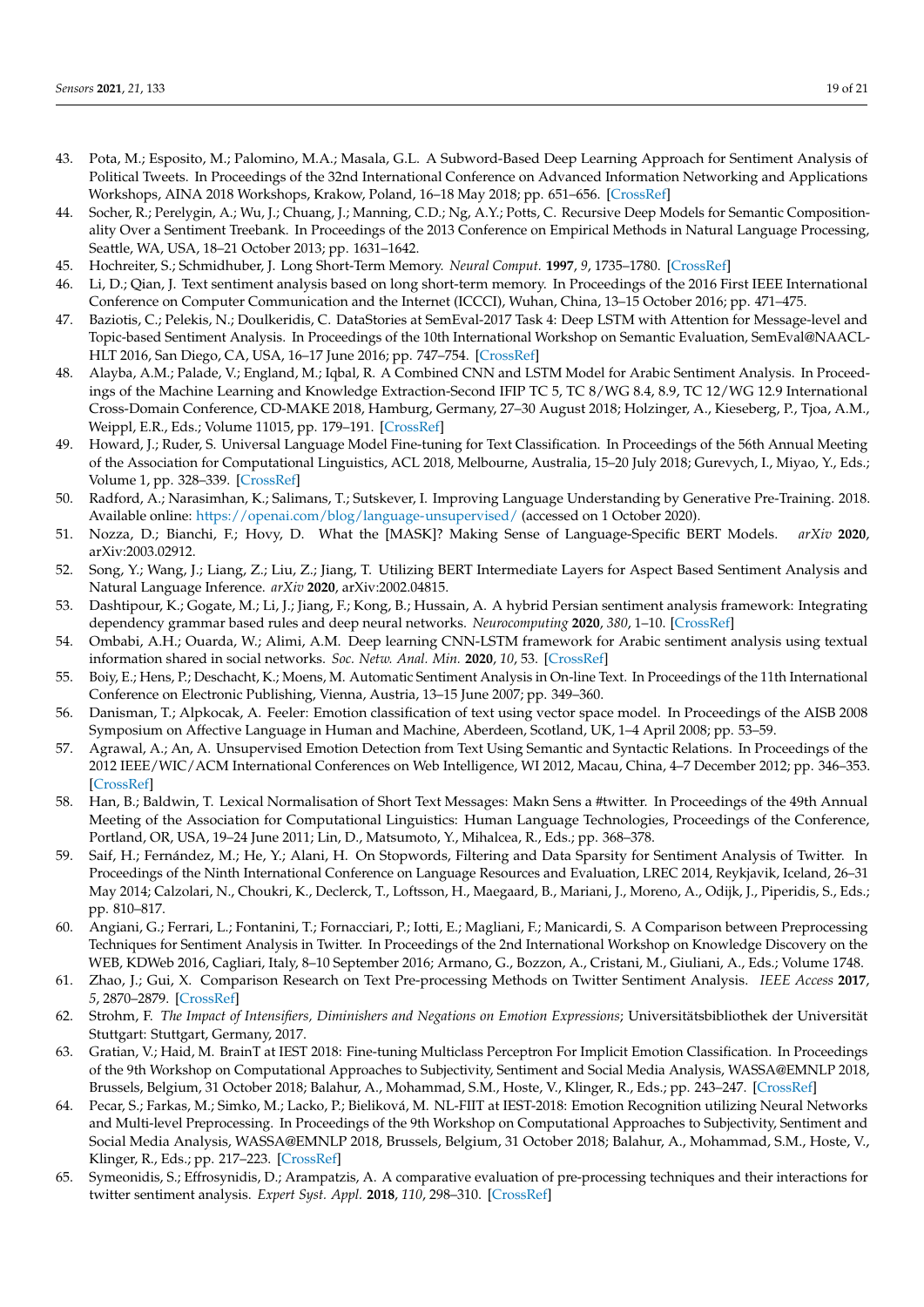- <span id="page-19-0"></span>66. Kim, Y.; Lee, H.; Jung, K. AttnConvnet at SemEval-2018 Task 1: Attention-based Convolutional Neural Networks for Multi-label Emotion Classification. In Proceedings of The 12th International Workshop on Semantic Evaluation, SemEval@NAACL-HLT 2018, New Orleans, LA, USA, 5–6 June 2018; Apidianaki, M., Mohammad, S.M., May, J., Shutova, E., Bethard, S., Carpuat, M., Eds.; pp. 141–145. [\[CrossRef\]](http://dx.doi.org/10.18653/v1/s18-1019)
- <span id="page-19-1"></span>67. Berardi, G.; Esuli, A.; Marcheggiani, D.; Sebastiani, F. ISTI@TREC Microblog Track 2011: Exploring the Use of Hashtag Segmentation and Text Quality Ranking. In Proceedings of the Twentieth Text REtrieval Conference, TREC 2011, Gaithersburg, MD, USA, 15–18 November 2011.
- <span id="page-19-2"></span>68. Patil, C.G.; Patil, S.S. Use of Porter stemming algorithm and SVM for emotion extraction from news headlines. *Int. J. Electron. Commun. Soft Comput. Sci. Eng.* **2013**, *2*, 9.
- <span id="page-19-3"></span>69. Rose, S.L.; Venkatesan, R.; Pasupathy, G.; Swaradh, P. A lexicon-based term weighting scheme for emotion identification of tweets. *Int. J. Data Anal. Tech. Strateg.* **2018**, *10*, 369–380. [\[CrossRef\]](http://dx.doi.org/10.1504/IJDATS.2018.095216)
- <span id="page-19-4"></span>70. Seal, D.; Roy, U.K.; Basak, R. Sentence-level emotion detection from text based on semantic rules. In *Information and Communication Technology for Sustainable Development*; Springer: Berlin/Heidelberg, Germany, 2020; pp. 423–430.
- <span id="page-19-5"></span>71. Pradha, S.; Halgamuge, M.N.; Vinh, N.T.Q. Effective Text Data Preprocessing Technique for Sentiment Analysis in Social Media Data. In Proceedings of the 11th International Conference on Knowledge and Systems Engineering, KSE 2019, Da Nang, Vietnam, 24–26 October 2019; pp. 1–8. [\[CrossRef\]](http://dx.doi.org/10.1109/KSE.2019.8919368)
- <span id="page-19-6"></span>72. Sohrabi, M.K.; Hemmatian, F. An efficient preprocessing method for supervised sentiment analysis by converting sentences to numerical vectors: A twitter case study. *Multim. Tools Appl.* **2019**, *78*, 24863–24882. [\[CrossRef\]](http://dx.doi.org/10.1007/s11042-019-7586-4)
- <span id="page-19-7"></span>73. Alam, S.; Yao, N. The impact of preprocessing steps on the accuracy of machine learning algorithms in sentiment analysis. *Comput. Math. Organ. Theory* **2019**, *25*, 319–335. [\[CrossRef\]](http://dx.doi.org/10.1007/s10588-018-9266-8)
- <span id="page-19-8"></span>74. Babanejad, N.; Agrawal, A.; An, A.; Papagelis, M. A Comprehensive Analysis of Preprocessing for Word Representation Learning in Affective Tasks. In Proceedings of the 58th Annual Meeting of the Association for Computational Linguistics; Jurafsky, D., Chai, J., Schluter, N., Tetreault, J.R., Eds.; Association for Computational Linguistics: Stroudsburg, PA, USA, 2020; pp. 5799–5810.
- <span id="page-19-9"></span>75. Pota, M.; Esposito, M.; Pietro, G.D. Convolutional Neural Networks for Question Classification in Italian Language. In *New Trends in Intelligent Software Methodologies, Tools and Techniques-Proceedings of the 16th International Conference, SoMeT\_17, Kitakyushu City, Japan, 26–28 September 2017*; Fujita, H., Selamat, A., Omatu, S., Eds.; IOS Press: Amsterdam, The Netherlands, 2017; Volume 297, pp. 604–615. [\[CrossRef\]](http://dx.doi.org/10.3233/978-1-61499-800-6-604)
- <span id="page-19-10"></span>76. Vassallo, M.; Gabrieli, G.; Basile, V.; Bosco, C. The Tenuousness of Lemmatization in Lexicon-based Sentiment Analysis. In Proceedings of the Sixth Italian Conference on Computational Linguistics, Bari, Italy, 13–15 November 2019; Bernardi, R., Navigli, R., Semeraro, G., Eds.; Volume 2481.
- <span id="page-19-11"></span>77. Deriu, J.; Cieliebak, M. Sentiment Detection using Convolutional Neural Networks with Multi-Task Training and Distant Supervision. In Proceedings of the Third Italian Conference on Computational Linguistics (CLiC-it 2016) & Fifth Evaluation Campaign of Natural Language Processing and Speech Tools for Italian. Final Workshop (EVALITA 2016), Napoli, Italy, 5–7 December 2016; Basile, P., Corazza, A., Cutugno, F., Montemagni, S., Nissim, M., Patti, V., Semeraro, G., Sprugnoli, R., Eds.; Volume 1749.
- <span id="page-19-12"></span>78. Attardi, G.; Sartiano, D.; Alzetta, C.; Semplici, F. Convolutional Neural Networks for Sentiment Analysis on Italian Tweets. In Proceedings of the Third Italian Conference on Computational Linguistics (CLiC-it 2016) & Fifth Evaluation Campaign of Natural Language Processing and Speech Tools for Italian. Final Workshop (EVALITA 2016), Napoli, Italy, 5–7 December 2016; Basile, P., Corazza, A., Cutugno, F., Montemagni, S., Nissim, M., Patti, V., Semeraro, G., Sprugnoli, R., Eds.; Volume 1749.
- <span id="page-19-13"></span>79. Castellucci, G.; Croce, D.; Basili, R. Context-aware Convolutional Neural Networks for Twitter Sentiment Analysis in Italian. In Proceedings of the Third Italian Conference on Computational Linguistics (CLiC-it 2016) & Fifth Evaluation Campaign of Natural Language Processing and Speech Tools for Italian. Final Workshop (EVALITA 2016), Napoli, Italy, 5–7 December 2016; Basile, P., Corazza, A., Cutugno, F., Montemagni, S., Nissim, M., Patti, V., Semeraro, G., Sprugnoli, R., Eds.; Volume 1749.
- <span id="page-19-14"></span>80. Cimino, A.; Dell'Orletta, F. Tandem LSTM-SVM Approach for Sentiment Analysis. In Proceedings of the Third Italian Conference on Computational Linguistics (CLiC-it 2016) & Fifth Evaluation Campaign of Natural Language Processing and Speech Tools for Italian. Final Workshop (EVALITA 2016), Napoli, Italy, 5–7 December 2016; Basile, P., Corazza, A., Cutugno, F., Montemagni, S., Nissim, M., Patti, V., Semeraro, G., Sprugnoli, R., Eds.; Volume 1749.
- <span id="page-19-15"></span>81. Mattei, L.D.; Cimino, A.; Dell'Orletta, F. Multi-Task Learning in Deep Neural Network for Sentiment Polarity and Irony classification. In Proceedings of the 2nd Workshop on Natural Language for Artificial Intelligence (NL4AI 2018) co-located with 17th International Conference of the Italian Association for Artificial Intelligence (AI\*IA 2018), Trento, Italy, 22–23 November 2018; Basile, P., Basile, V., Croce, D., Dell'Orletta, F., Guerini, M., Eds.; Volume 2244, pp. 76–82.
- <span id="page-19-16"></span>82. Magnini, B.; Lavelli, A.; Magnolini, S. Comparing Machine Learning and Deep Learning Approaches on NLP Tasks for the Italian Language. In Proceedings of the 12th Language Resources and Evaluation Conference, LREC 2020, Marseille, France, 11–16 May 2020; pp. 2110–2119.
- <span id="page-19-17"></span>83. Pires, T.; Schlinger, E.; Garrette, D. How Multilingual is Multilingual BERT? In Proceedings of the 57th Conference of the Association for Computational Linguistics, ACL 2019, Florence, Italy, 28 July–2 August 2019; Volume 1, pp. 4996–5001. [\[CrossRef\]](http://dx.doi.org/10.18653/v1/p19-1493)
- <span id="page-19-18"></span>84. Petrolito, R.; Dell'Orletta, F. Word Embeddings in Sentiment Analysis. In Proceedings of the Fifth Italian Conference on Computational Linguistics (CLiC-it 2018), Torino, Italy, 10–12 December 2018; Volume 2253.
- <span id="page-19-19"></span>85. Joshi, S.; Deshpande, D. Twitter Sentiment Analysis System. *Int. J. Comput. Appl.* **2018**, *180*, 35–39. [\[CrossRef\]](http://dx.doi.org/10.5120/ijca2018917319)